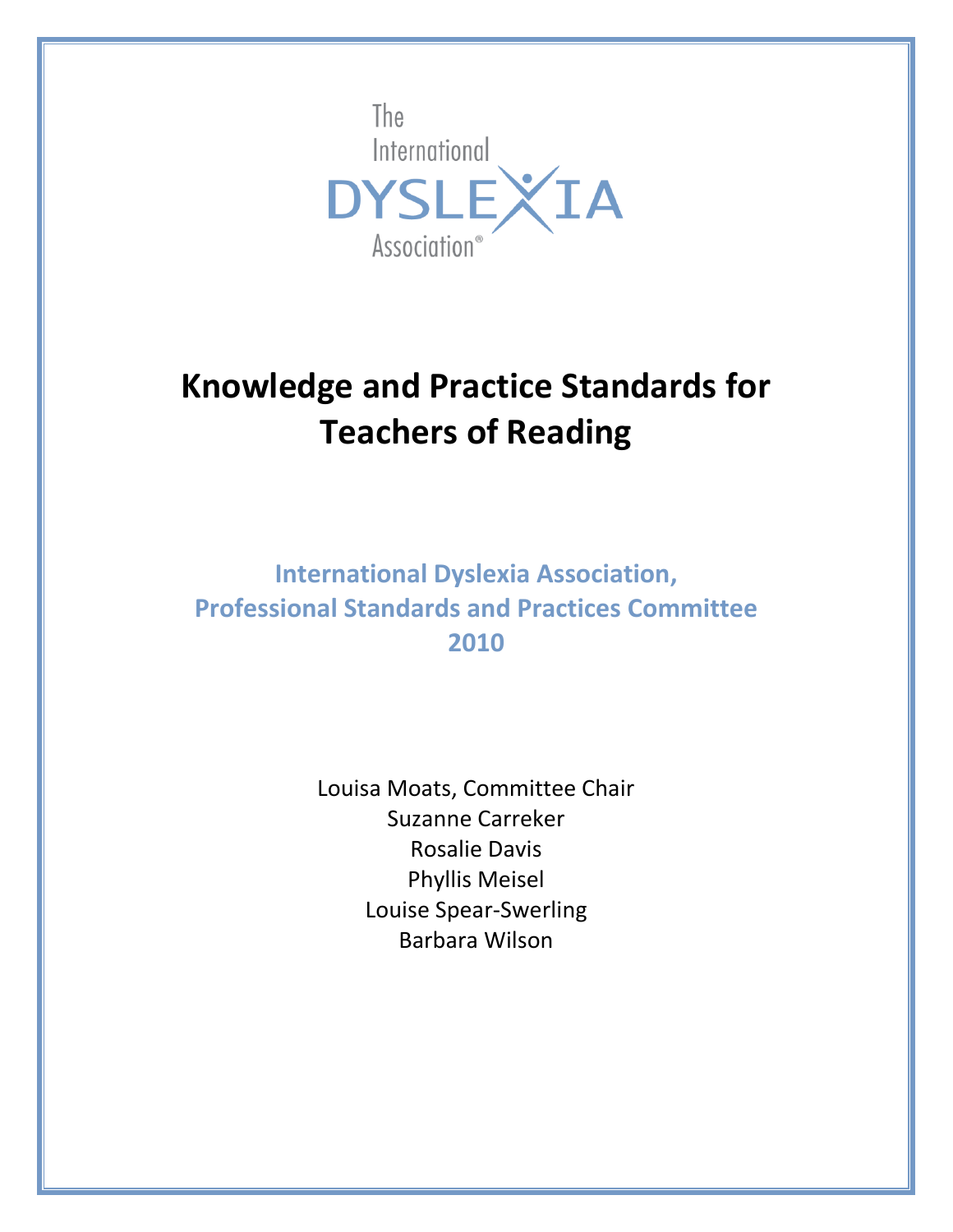## **INTRODUCTION**

#### **Purpose of These Standards**

The International Dyslexia Association (IDA) offers these standards to guide the preparation, certification, and professional development of those who teach reading and related literacy skills in classroom, remedial, and clinical settings. The term *teacher* is used throughout this document to refer to any person whose responsibilities include reading instruction. The standards aim to specify what any individual responsible for teaching reading should know and be able to do so that reading difficulties, including dyslexia, may be prevented, alleviated, or remediated. In addition, the standards seek to differentiate classroom teachers from therapists or specialists who are qualified to work with the most challenging students.

Although programs that certify or support teachers, clinicians, or specialists differ in their preparation methodologies, teaching approaches, and organizational purposes, they should ascribe to a common set of professional standards for the benefit of the students they serve. Compliance with these standards should assure the public that individuals who teach in public and private schools, as well as those who teach in clinics, are prepared to implement scientifically based and clinically proven practices.

#### **Background: Why These Standards Are Necessary**

Reading difficulties are the most common cause of academic failure and underachievement. The National Assessment of Educational Progress consistently finds that about 36% of all fourth graders read at a level described as "below basic." Between 15 and 20% of young students demonstrate significant weaknesses with language processes, including but not limited to phonological processing, that are the root cause of dyslexia and related learning difficulties. Of those who are referred to special education services in public schools, approximately 85% are referred because of their problems with language, reading, and/or writing. Informed and effective classroom instruction, especially in the early grades, can prevent and relieve the severity of many of these problems. For those students with dyslexia who need specialized instruction outside of the regular class, competent intervention from a specialist can lessen the impact of the disorder and help the student overcome the most debilitating symptoms.

Teaching reading effectively, especially to students experiencing difficulty, requires considerable knowledge and skill. Regrettably, current licensing and professional development practices endorsed by many states are insufficient for the preparation and support of teachers and specialists. Researchers are finding that those with reading specialist and special education licenses often know no more about research-based, effective practices than those with a general education teaching license. The majority of practitioners at all levels have not been prepared in sufficient depth to recognize early signs of risk, to prevent reading problems, or to teach students with dyslexia and related learning disabilities successfully. Inquiries into teacher preparation in reading have a revealed a pervasive absence of substantive content and academic rigor in many courses that lead to certification of teachers and specialists. Analyses of teacher licensing tests show that typically, very few are aligned with current research on effective instruction for students at risk. To address these gaps, IDA has adopted these standards for knowledge, practice, and ethical conduct.

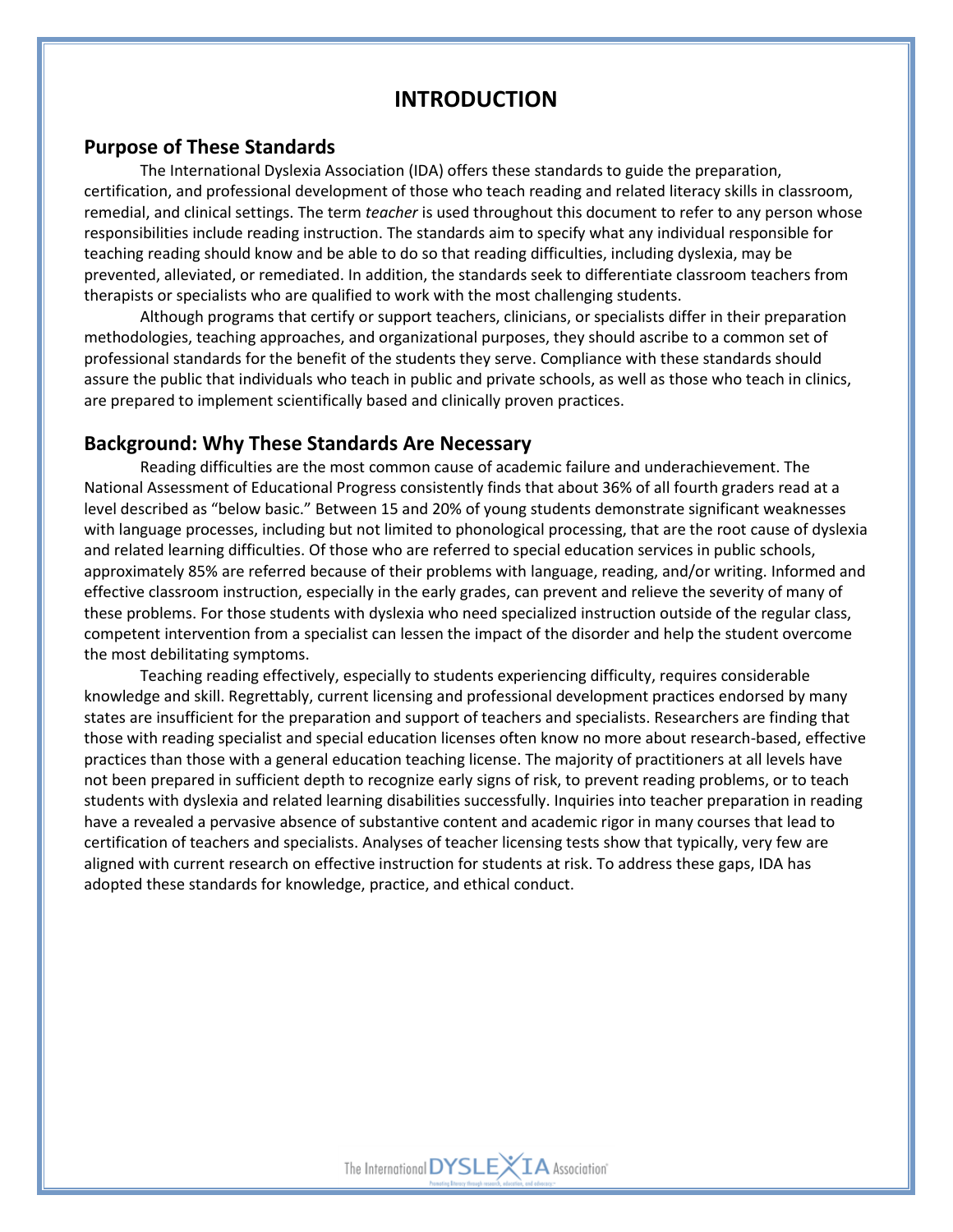### **Research-based Assumptions about Dyslexia and Other Reading Difficulties**

These standards are broadly constructed to address the knowledge and skill base for teaching reading in preventive, intervention, and remedial settings. Underlying the standards are assumptions about the nature, prevalence, manifestations, and treatments for dyslexia that are supported by research and by accepted diagnostic guidelines. These assumptions characterize dyslexia in relation to other reading problems and learning difficulties, as follows:

- Dyslexia is a language-based disorder of learning to read and write originating from a core or basic problem with phonological processing intrinsic to the individual. Its primary symptoms are inaccurate and/or slow printed word recognition and poor spelling – problems that in turn affect reading fluency and comprehension and written expression. Other types of reading disabilities include specific difficulties with reading comprehension and/or speed of processing (reading fluency). These problems may exist in relative isolation or may overlap extensively in individuals with reading difficulties.
- Dyslexia often exists in individuals with aptitudes, talents, and abilities that enable them to be successful in many domains.
- Dyslexia often coexists with other developmental difficulties and disabilities, including problems with attention, memory, and executive function.
- Dyslexia exists on a continuum. Many students with milder forms of dyslexia are never officially diagnosed and are not eligible for special education services. They deserve appropriate instruction in the regular classroom and through other intervention programs.
- Appropriate recognition and treatment of dyslexia is the responsibility of all educators and support personnel in a school system, not just the reading or special education teacher.
- Although early intervention is the most effective approach, individuals with dyslexia and other reading difficulties can be helped at any age.

### **How to Use These Standards**

The standards outline the 1) content knowledge necessary to teach reading and writing to students with dyslexia or related disorders or who are at risk for reading difficulty; 2) practices of effective instruction; and 3) ethical conduct expected of professional educators and clinicians. Regular classroom teachers should also have the foundational knowledge of language, literacy development, and individual differences because they share responsibility for preventing and ameliorating reading problems.

The standards may be used for several purposes, including but not limited to:

- course design within teacher certification programs;
- practicum requirements within certification programs;
- criteria for membership in IDA's coalition of organizations that provide training and supervision of teachers, tutors, and specialists (note that additional requirements for membership are to be determined);
- criteria for the preparation of those professionals receiving referrals through IDA offices; and
- a content framework for the development of licensing or certification examinations.

#### **How to Read the Standards**

The Standards include two major sections. Section I addresses foundation concepts, knowledge of language structure, knowledge of dyslexia and other learning disorders, administration and interpretation of assessments, the principles of structured language teaching, and ethical standards for the profession. Section II addresses skills to be demonstrated in supervised practice. In Section I, Standards A, B, C, and E are presented in two columns. The column on the left refers to content knowledge that can be learned and tested independent of observed teaching competency. The column on the right delineates the practical skills of teaching that depend on or that are driven by content knowledge. The exception to this format is Standard D. It includes a third column on the right that specifies in greater detail what the teacher or specialist should be able to do.

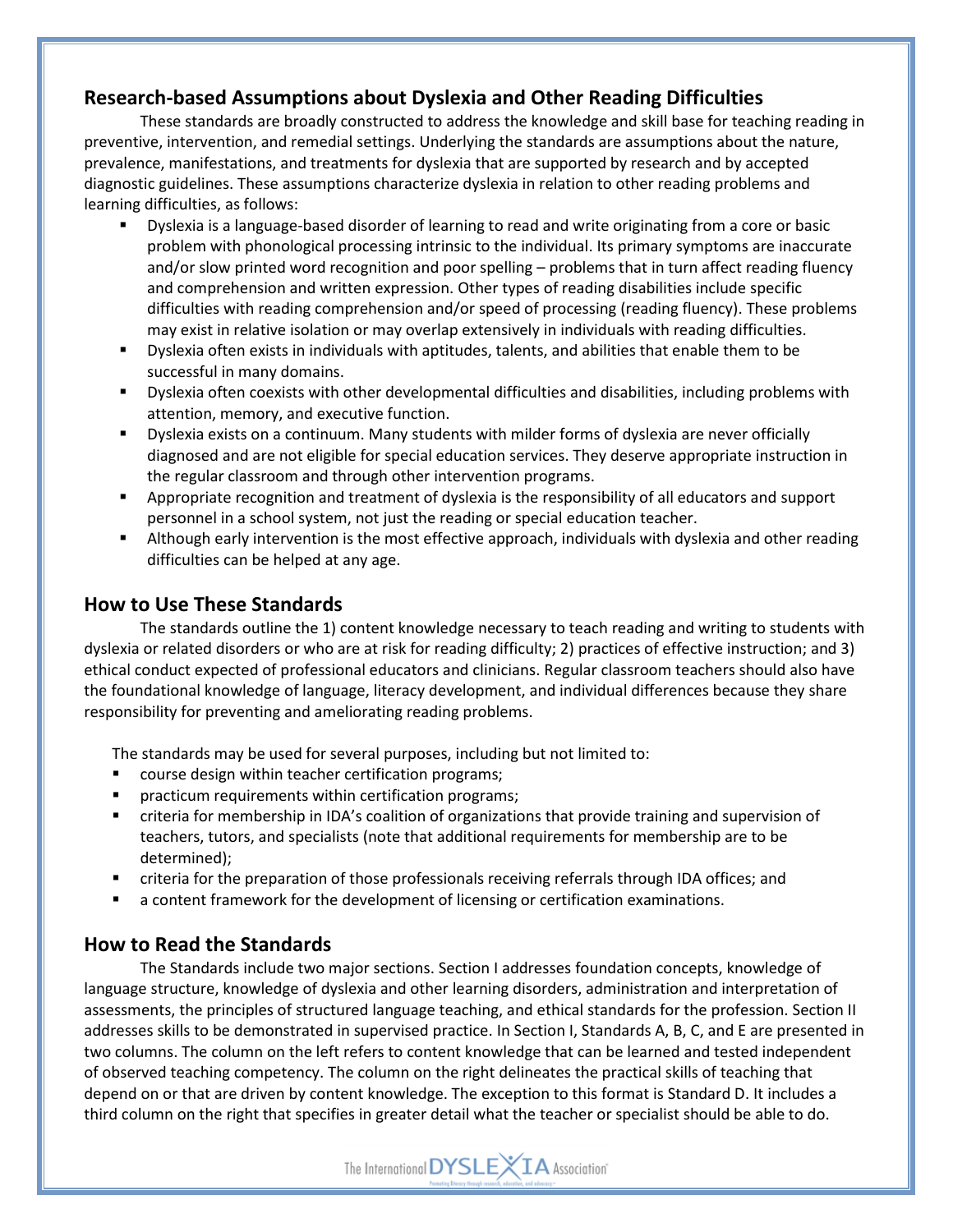Many of the standards are followed by the designation of (Level1) or (Level 2). These designations indicate whether the standard should be met by novice teachers in training (Level 1) or by specialists with more experience and greater expertise (Level 2). In Section II, the recommended standards for preparation of teachers and specialists are distinguished by these two levels.

#### **References**

- Bos, C., Mather, N., Dickson, S., Podhajski, B., & Chard, D. (2001). Perceptions and knowledge of preservice and inservice educators about early reading instruction. *Annals of Dyslexia, 51*, 97–120.
- Cunningham, A. E., Perry, K. E., Stanovich, K. E., & Stanovich, P. J. (2004). Disciplinary knowledge of K-3 teachers and their knowledge calibration in the domain of early literacy. *Annals of Dyslexia, 54*, 139–167.
- Joshi, R. M., Binks, E., Hougen, M., Ocker-Dean, E., Graham, L., & Smith, D. (2009). Teachers' knowledge of basic linguistic skills: Where does it come from? In S. Rosenfield & V. Berninger (Eds.), *Handbook on implementing evidence based academic interventions* (pp. 851–877). New York: Oxford University Press.
- McCutchen, D., Harry, D. R., Cunningham, A. E., Cox, S., Sidman, S., & Covill, A. E. (2002). Reading teachers' knowledge of children's literature and English phonology. *Annals of Dyslexia, 52*, 207–228.
- Moats, L. C. (1994). The missing foundation in teacher education: Knowledge of the structure of spoken and written language. *Annals of Dyslexia, 44*, 81–102.
- Moats, L. C., & Foorman, B. R. (2003). Measuring teachers' content knowledge of language and reading. *Annals of Dyslexia, 53*, 23–45.
- Piasta, S. B., Connor, C. M., Fishman, B. J., & Morrison, F. J. (2009). Teachers' knowledge of literacy concepts, classroom practices, and student reading growth*. Scientific Studies of Reading*, *13*(3), 224–248.
- Smartt, S. M., & Reschly, D. J. (2007). *Barriers to the preparation of highly qualified teachers in reading*. Washington, DC: National Comprehensive Center for Teacher Quality.
- Spear-Swerling, L. (2008). Response to intervention and teacher preparation. In E. Grigorenko (Ed.), *Educating individuals with disabilities: IDEA 2004 and beyond* (pp. 273–293). New York: Springer.
- Spear-Swerling, L., Brucker, P., & Alfano, M. (2005). Teachers' literacy-related knowledge and self-perceptions in relation to preparation and experience. *Annals of Dyslexia, 55*, 266–293.
- Walsh, K., Glaser, D., & Wilcox, D. D. (2006). *What education schools aren't teaching about reading and what elementary teachers aren't learning.* Washington, DC: National Council on Teacher Quality.

The International DYSLEXIA Association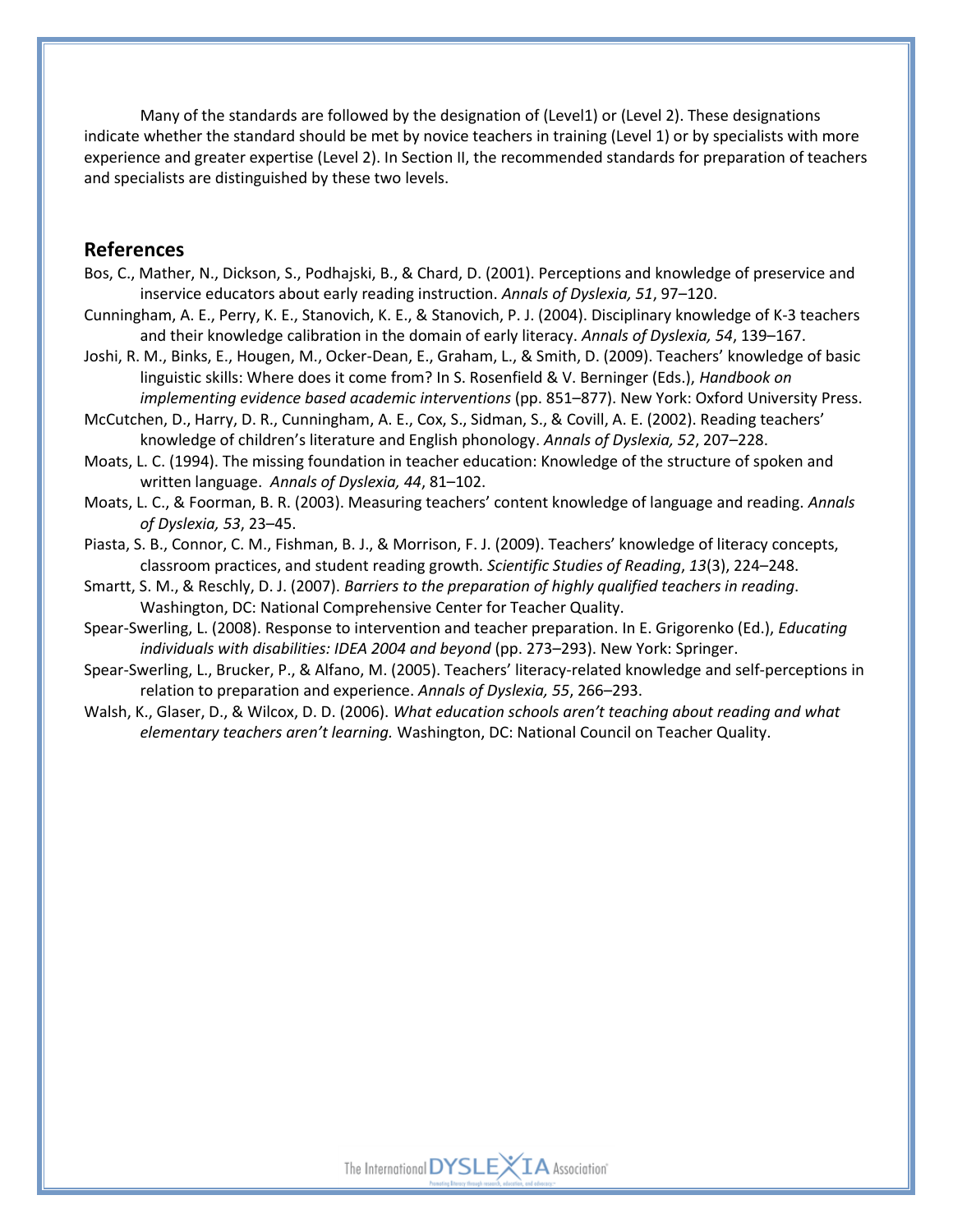## SECTION I: KNOWLEDGE AND PRACTICE STANDARDS

## **A. Foundation Concepts about Oral and Written Learning**

|    | <b>Content Knowledge</b>                                                                                                                                                                                                                                                                                                                              | <b>Application</b> |                                                                                                                                                                                                                                                                                                                                                                                      |  |  |  |
|----|-------------------------------------------------------------------------------------------------------------------------------------------------------------------------------------------------------------------------------------------------------------------------------------------------------------------------------------------------------|--------------------|--------------------------------------------------------------------------------------------------------------------------------------------------------------------------------------------------------------------------------------------------------------------------------------------------------------------------------------------------------------------------------------|--|--|--|
|    | 1. Understand and explain the language processing<br>requirements of proficient reading and writing<br>Phonological (speech sound) processing<br>Orthographic (print) processing<br>$\bullet$<br>Semantic (meaning) processing<br>٠<br>Syntactic (sentence level) processing<br>$\bullet$<br>Discourse (connected text level) processing<br>$\bullet$ |                    | 1. a. Explain the domains of language and their<br>importance to proficient reading and writing<br>(Level 1).<br>b. Explain a scientifically valid model of the<br>language processes underlying reading and<br>writing (Level 2).                                                                                                                                                   |  |  |  |
| 2. | Understand and explain other aspects of cognition<br>and behavior that affect reading and writing<br>Attention<br>$\bullet$<br><b>Executive function</b><br>$\bullet$<br>Memory<br>٠<br>Processing speed<br>$\bullet$<br>Graphomotor control<br>$\bullet$                                                                                             |                    | 2. a. Recognize that reading difficulties coexist with<br>other cognitive and behavioral problems (Level<br>$1$ ).<br>b. Explain a scientifically valid model of other<br>cognitive influences on reading and writing, and<br>explain major research findings regarding the<br>contribution of linguistic and cognitive factors to<br>the prediction of literacy outcomes (Level 2). |  |  |  |
| 3. | Define and identify environmental, cultural, and<br>social factors that contribute to literacy<br>development (e.g., language spoken at home,<br>language and literacy experiences, cultural values).                                                                                                                                                 | 3.                 | Identify (Level 1) or explain (Level 2) major research<br>findings regarding the contribution of<br>environmental factors to literacy outcomes.                                                                                                                                                                                                                                      |  |  |  |
| 4. | Know and identify phases in the typical<br>developmental progression of<br>Oral language (semantic, syntactic,<br>$\bullet$<br>pragmatic)<br>Phonological skill<br>$\bullet$<br>Printed word recognition<br>$\bullet$<br>Spelling<br>Reading fluency<br>$\bullet$<br>Reading comprehension<br>Written expression                                      | 4.                 | Match examples of student responses and learning<br>behavior to phases in language and literacy<br>development (Level 1).                                                                                                                                                                                                                                                            |  |  |  |
|    | 5. Understand and explain the known causal<br>relationships among phonological skill, phonic<br>decoding, spelling, accurate and automatic word<br>recognition, text reading fluency, background<br>knowledge, verbal reasoning skill, vocabulary,<br>reading comprehension, and writing.                                                             | 5.                 | Explain how a weakness in each component skill of<br>oral language, reading, and writing may affect<br>other related skills and processes across time (Level<br>$2$ ).                                                                                                                                                                                                               |  |  |  |

The International  $\underset{\scriptscriptstyle{\text{branched, structure, reference, of others}}}{\text{DYSL}} \sum \underset{\scriptscriptstyle{\text{threshold, structure}}}{\text{M}} \sum \underset{\scriptscriptstyle{\text{threshold}}}{\text{A}}$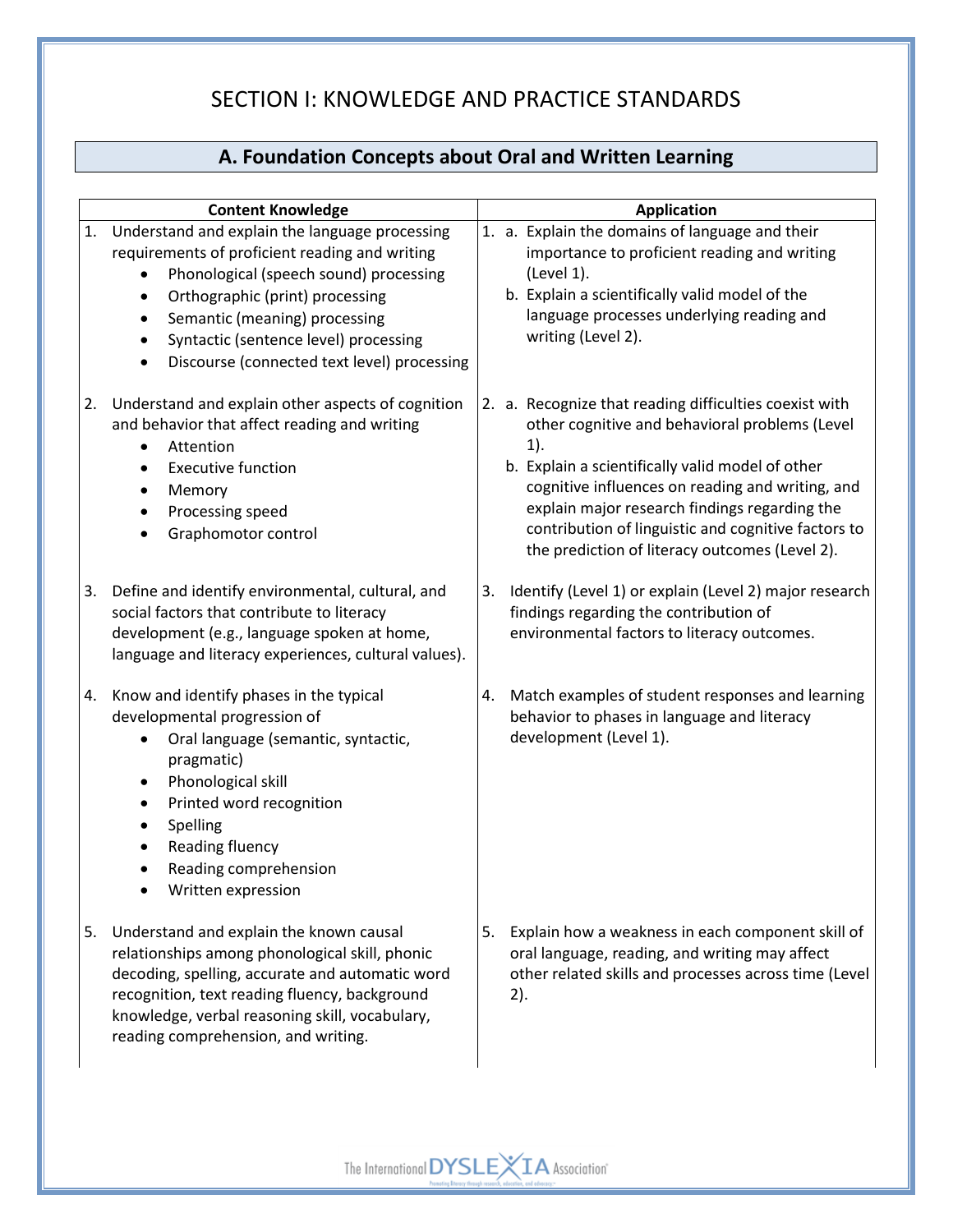|    | <b>Content Knowledge</b>                                                                                                                                                                                                                                                                                                                                             |    | <b>Application</b>                                                                                                                                        |
|----|----------------------------------------------------------------------------------------------------------------------------------------------------------------------------------------------------------------------------------------------------------------------------------------------------------------------------------------------------------------------|----|-----------------------------------------------------------------------------------------------------------------------------------------------------------|
| 6. | Know and explain how the relationships among the<br>major components of literacy development change<br>with reading development (i.e., changes in oral<br>language, including phonological awareness;<br>phonics and word recognition; spelling; reading and<br>writing fluency; vocabulary; reading<br>comprehension skills and strategies; written<br>expression). | 6. | Identify the most salient instructional needs of<br>students who are at different points of reading and<br>writing development (Level 2).                 |
| 7. | Know reasonable goals and expectations for<br>learners at various stages of reading and writing<br>development.                                                                                                                                                                                                                                                      | 7. | Given case study material, explain why a student<br>is/is not meeting goals and expectations in reading<br>or writing for his or her age/grade (Level 1). |

An extensive research base exists on the abilities that are important in learning to read and write, including how these abilities interact with each other, how they are influenced by experience, and how they change across development. Teachers' knowledge of this research base is an essential foundation for the competencies and skills described in subsequent sections of this document.

#### **References**

#### Level 1

Adams, M. (1990). *Beginning to read: Learning and thinking about print*. Cambridge, MA: MIT Press.

- Bickart, T. (1998). *Summary report of preventing reading difficulties in young children* (National Academy of Sciences). Washington, DC: U.S. Department of Education.
- Hart, B., & Risley, T. R. (1995). *Meaningful differences in the everyday experience of young American children.* Baltimore: Brookes.
- National Reading Panel. (2000). *Teaching children to read: An evidence-based assessment of the scientific research literature on reading and its implications for reading instruction*. Washington, DC: National Institutes of Health.
- Shaywitz, S. (2003). *Overcoming dyslexia: A new and complete science-based program for reading problems at any level*. New York: Knopf.
- Snow, C., Griffin, P., & Burns, S. (2006). *Knowledge to support the teaching of reading.* San Francisco: Jossey-Bass.

Spear-Swerling, L., & Sternberg, R. J. (2001). What science offers teachers of reading. *Learning Disabilities Research & Practice, 16*, 51-57.

#### Level 2

- Adams, M. J. (1998). The three-cueing system. In F. Lehr & J. Osborn (Eds.), *Literacy for all: Issues in teaching and learning* (pp. 73–99). New York: Guilford Press.
- Crawford, E. C., & Torgesen, J. K. (2006, July). *Teaching all children to read: Practices from Reading First schools with strong intervention outcomes*. Presented at the Florida Principal's Leadership Conference, Orlando. Retrievable fro[m http://www.fcrr.org/science/sciencePresentationscrawford.ht](http://www.fcrr.org/science/sciencePresentationscrawford.htm)
- Cunningham, A. E., & Stanovich, K. E. (1997). Early reading acquisition and its relation to reading experience and ability ten years later. *Developmental Psychology, 33*, 934–945.
- Denton, C. A., Fletcher, J. M., Anthony, J. L., & Francis, D. J. (2006). An evaluation of intensive intervention for students with persistent reading difficulties. *Journal of Learning Disabilities, 39*, 447–466.

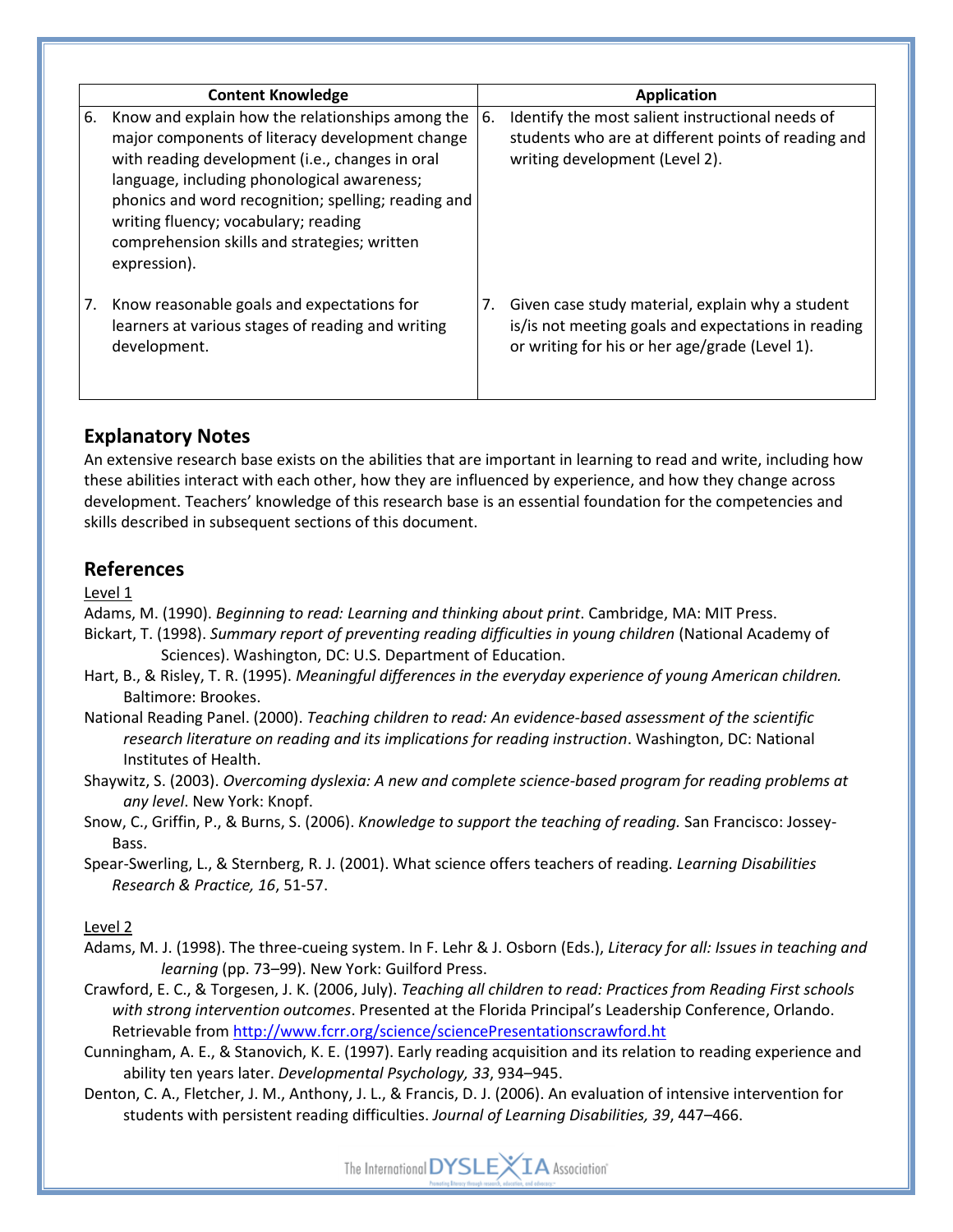- Denton, C., Foorman, B., & Mathes, P. (2003). Schools that "Beat the Odds": Implications for reading instruction. *Remedial and Special Education, 24*, 258–261.
- Denton, C., Vaughn, S., & Fletcher, J. (2003). Bringing research-based practice in reading intervention to scale. *Learning Disabilities Research and Practice, 18*, 201–211.
- Fletcher, J. M., Lyon, G. R., Fuchs, L. S., & Barnes, M. A. (2007). *Learning disabilities: From identification to intervention*. New York: Guilford Press.
- Genesee, F., Paradis, J., & Crago, M. (2004). *Dual language development & disorders: A handbook on bilingualism & second language learning.* Baltimore: Brookes.
- McCardle, P., & Chhabra, V. (2004). Th*e voice of evidence in reading research.* Baltimore: Brookes.
- Rayner, K., & Pollatsek, A. (1989) *The Psychology of Reading* Hillsdale, NJ: Erlbaum.Spear-Swerling, L. (2004). A road map for understanding reading disability and other reading problems: Origins, intervention, and prevention. In R. Ruddell & N. Unrau (Eds.), *Theoretical models and processes of reading: Vol. 5*. Newark, DE: International Reading Association.
- Stanovich, K. E. (2000). *Progress in understanding reading: Scientific foundations and new frontiers*. New York: Guilford Press.
- Stone, A. C., Silliman, E. R., Ehren, B. J., & Apel, K. (Eds.). (2004). *Handbook of language and literacy*: *Development and disorders*. New York: Guilford Press.
- Vellutino, F. R., Tunmer, W. E., Jaccard, J. J., & Chen, R. (2007). Components of reading ability: Multivariate evidence for a convergent skills model of reading development. *Scientific Studies of Reading*, *11*(1), 3–32.

The International DYSLEXIA Association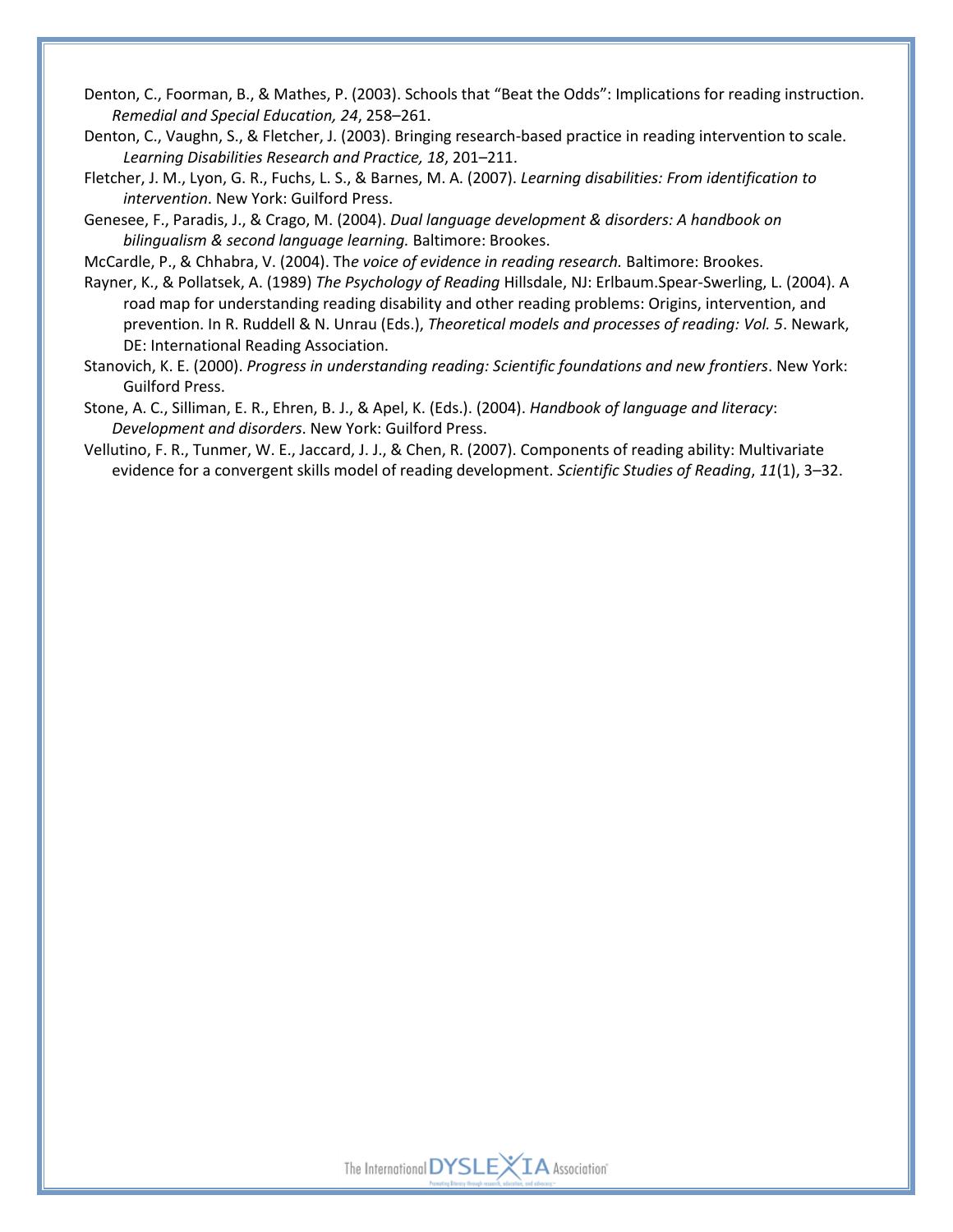## **B. Knowledge of the Structure of Language**

|                                     | <b>Content Knowledge</b>                                                                                                                                                                                                                                       |    | <b>Application</b>                                                                                                                                                                                                                                               |
|-------------------------------------|----------------------------------------------------------------------------------------------------------------------------------------------------------------------------------------------------------------------------------------------------------------|----|------------------------------------------------------------------------------------------------------------------------------------------------------------------------------------------------------------------------------------------------------------------|
| Phonology (The Speech Sound System) |                                                                                                                                                                                                                                                                |    |                                                                                                                                                                                                                                                                  |
| 1.                                  | Identify, pronounce, classify, and compare the<br>consonant and vowel phonemes of English.                                                                                                                                                                     | 1. | a. Identify similar or contrasting features among<br>phonemes<br>(Level 1).<br>b. Reconstruct the consonant and vowel<br>phoneme inventories and identify the feature<br>differences between and among phonemes<br>(Level 2).                                    |
|                                     | Orthography (The Spelling System)                                                                                                                                                                                                                              |    |                                                                                                                                                                                                                                                                  |
|                                     | 2. Understand the broad outline of historical<br>influences on English spelling patterns, especially<br>Anglo-Saxon, Latin (Romance), and Greek.                                                                                                               | 2. | Recognize typical words from the historical layers<br>of English (Anglo-Saxon, Latin/Romance, Greek)<br>(Level 1).                                                                                                                                               |
| 3.                                  | Define grapheme as a functional correspondence<br>unit or representation of a phoneme.                                                                                                                                                                         | 3. | Accurately map graphemes to phonemes in any<br>English word (Level 1).                                                                                                                                                                                           |
| 4.                                  | Recognize and explain common orthographic rules<br>and patterns in English.                                                                                                                                                                                    | 4. | Sort words by orthographic "choice" pattern;<br>analyze words by suffix ending patterns and apply<br>suffix ending rules.                                                                                                                                        |
| 5.                                  | Know the difference between "high frequency" and   5.<br>"irregular" words.                                                                                                                                                                                    |    | Identify printed words that are the exception to<br>regular patterns and spelling principles; sort high<br>frequency words into regular and exception words<br>(Level 1).                                                                                        |
| 6.                                  | Identify, explain, and categorize six basic syllable<br>types in English spelling.                                                                                                                                                                             | 6. | Sort, pronounce, and combine regular written<br>syllables and apply the most productive syllable<br>division principles (Level 1).                                                                                                                               |
|                                     | Morphology<br>7. Identify and categorize common morphemes in<br>English, including Anglo-Saxon compounds,<br>inflectional suffixes, and derivational suffixes; Latin-<br>based prefixes, roots, and derivational suffixes; and<br>Greek-based combining forms. | 7. | a. Recognize the most common prefixes, roots,<br>suffixes, and combining forms in English content<br>words, and analyze words at both the syllable<br>and morpheme levels (Level 1).<br>b. Recognize advanced morphemes (e.g.,<br>chameleon prefixes) (Level 2). |
|                                     |                                                                                                                                                                                                                                                                |    |                                                                                                                                                                                                                                                                  |
|                                     | Semantics                                                                                                                                                                                                                                                      |    |                                                                                                                                                                                                                                                                  |
|                                     | 8. Understand and identify examples of meaningful<br>word relationships or semantic organization.                                                                                                                                                              | 8. | Match or identify examples of word associations,<br>antonyms, synonyms, multiple meanings and uses,<br>semantic overlap, and semantic feature analysis<br>(Level 1).                                                                                             |
|                                     |                                                                                                                                                                                                                                                                |    |                                                                                                                                                                                                                                                                  |

The International  $\mathbf{DYSLE}$   $\hat{\times}$   $\mathbf{IA}$  Association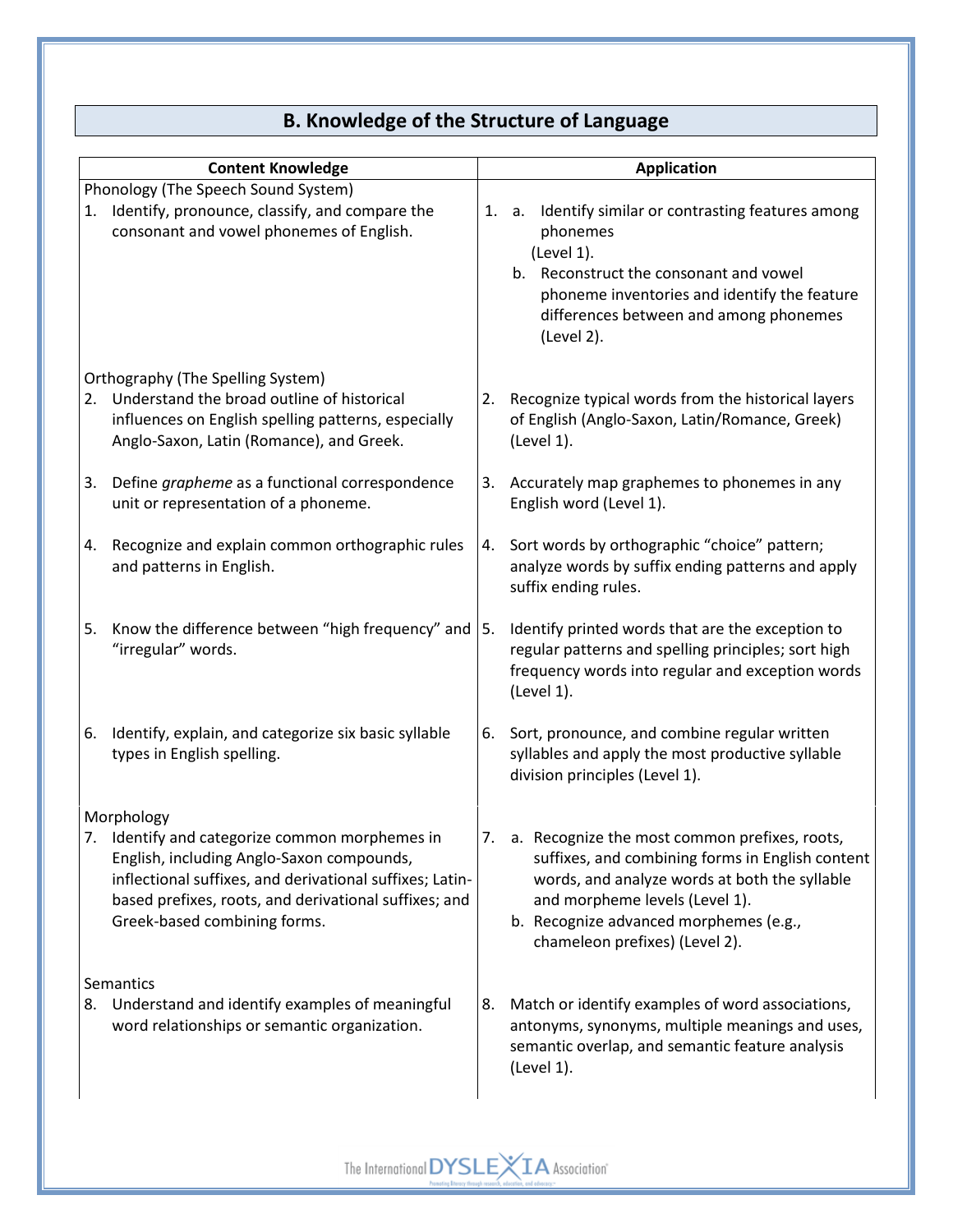| Syntax<br>Define and distinguish among phrases, dependent<br>9.<br>clauses, and independent clauses in sentence<br>structure.  | Construct and deconstruct simple, complex, and<br>9.<br>compound sentences (Level 1).                                                                                                                         |
|--------------------------------------------------------------------------------------------------------------------------------|---------------------------------------------------------------------------------------------------------------------------------------------------------------------------------------------------------------|
| 10. Identify the parts of speech and the grammatical<br>role of a word in a sentence.                                          | 10. a. Identify the basic parts of speech and classify<br>words by their grammatical role in a sentence<br>(Level 1).<br>b. Identify advanced grammatical concepts (e.g.,<br>infinitives, gerunds) (Level 2). |
| Discourse Organization                                                                                                         |                                                                                                                                                                                                               |
| 11. Explain the major differences between narrative<br>and expository discourse.                                               | 11. Classify text by genre; identify features that are<br>characteristic of each genre, and identify graphic<br>organizers that characterize typical structures<br>(Level 1).                                 |
| 12. Identify and construct expository paragraphs of<br>varying logical structures (e.g., classification,<br>reason, sequence). | 12. Identify main idea sentences, connecting words,<br>and topics that fit each type of expository<br>paragraph organization (Level 2).                                                                       |
| 13. Identify cohesive devices in text and inferential<br>gaps in the surface language of text.                                 | 13. Analyze text for the purpose of identifying the<br>inferences that students must make to<br>comprehend (Level 2).                                                                                         |

Formal knowledge about the structure of language—recognizing, for example, whether words are phonetically regular or irregular; common morphemes in words; and common sentence structures in English—is not an automatic consequence of high levels of adult literacy. However, without this kind of knowledge, teachers may have difficulty interpreting assessments correctly or may provide unintentionally confusing instruction to students. For instance, struggling readers are likely to be confused if they are encouraged to sound out a word that is phonetically irregular (e.g., *some*), or if irregular words, such as *come* and *have*, are used as examples of a syllable type such as "silent e." Similarly, to teach spelling and writing effectively, teachers need a knowledge base about language structure, including sentence and discourse structure. Research suggests that acquiring an understanding of language structure often requires explicit teaching of this information and more than superficial coverage in teacher preparation and professional development.

## **References**

Level 1

Grace, K. (2006). *Phonics and spelling through phoneme-grapheme mapping*. Longmont, CO: Sopris West. Moats, L.C. (2009). *Language essentials for teachers of reading and spelling (LETRS)*. Longmont, CO: Sopris West.

#### Level 2

Brady, S., Gillis, M., Smith, T., Lavalette, M., Liss-Bronstein, L., Lowe, E., et al. (2009). First grade teachers' knowledge of phonological awareness and code concepts: Examining gains from an intensive form of professional development. *Reading and Writing: An Interdisciplinary Journal, 22*, 375–510. Henry, M. (2003). *Unlocking literacy*. Baltimore: Brookes.

McCutchen, D., Abbott, R. D., & Green, L. B. (2002).Beginning literacy: Links among teacher knowledge, teacher practice, and student learning. *Journal of Learning Disabilities, 35*, 69–86.

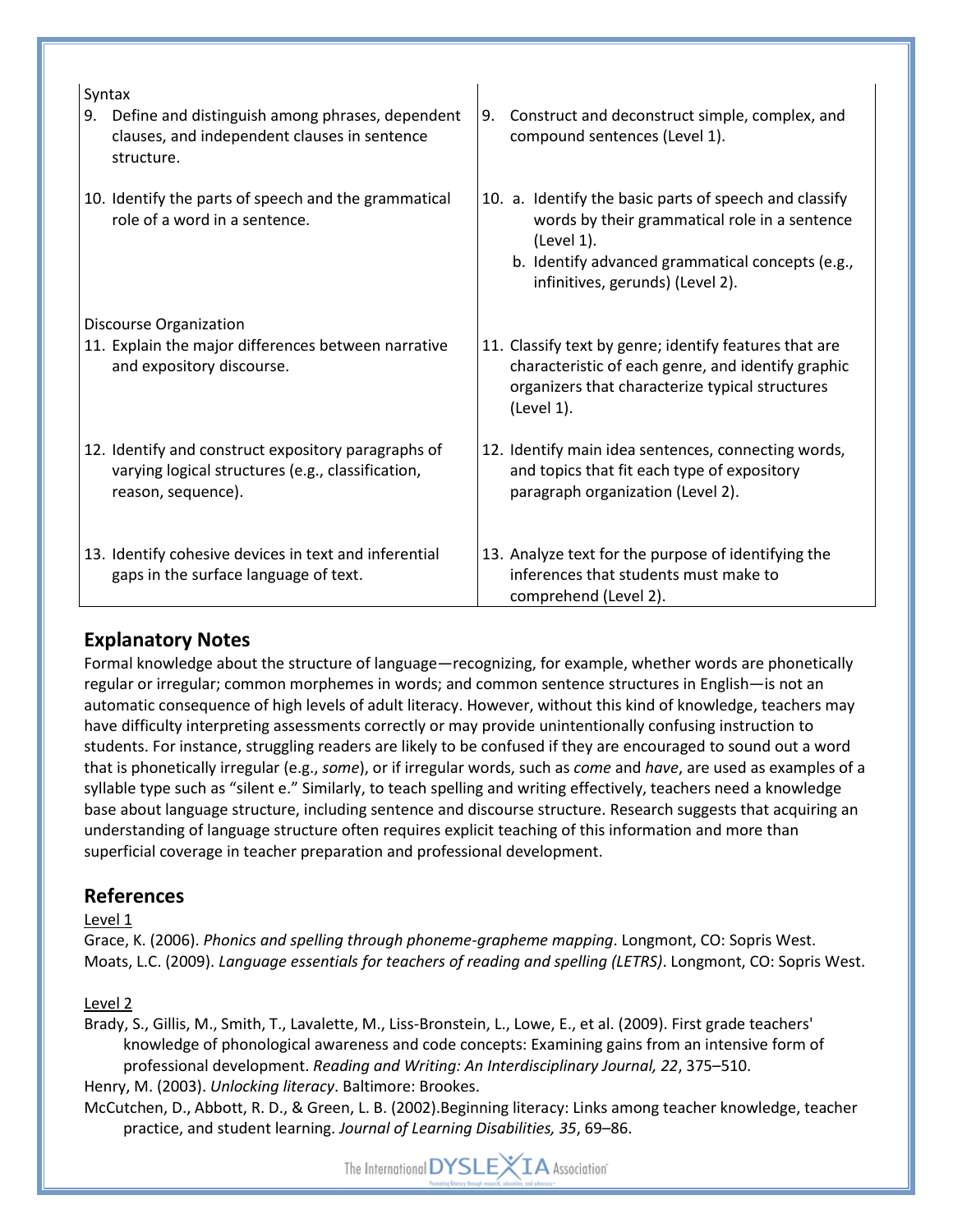Moats, L. C. (2000). *Speech to print: Language essentials for teachers*. Baltimore: Brookes.

- Spear-Swerling, L., & Brucker, P. (2004). Preparing novice teachers to develop basic reading and spelling skills in children. *Annals of Dyslexia, 54*, 332–364.
- Spear-Swerling, L., & Brucker, P. (2006). Teacher-education students' reading abilities and their knowledge about word structure. *Teacher Education and Special Education, 29*, 113–123.

The International DYSLEXIA Association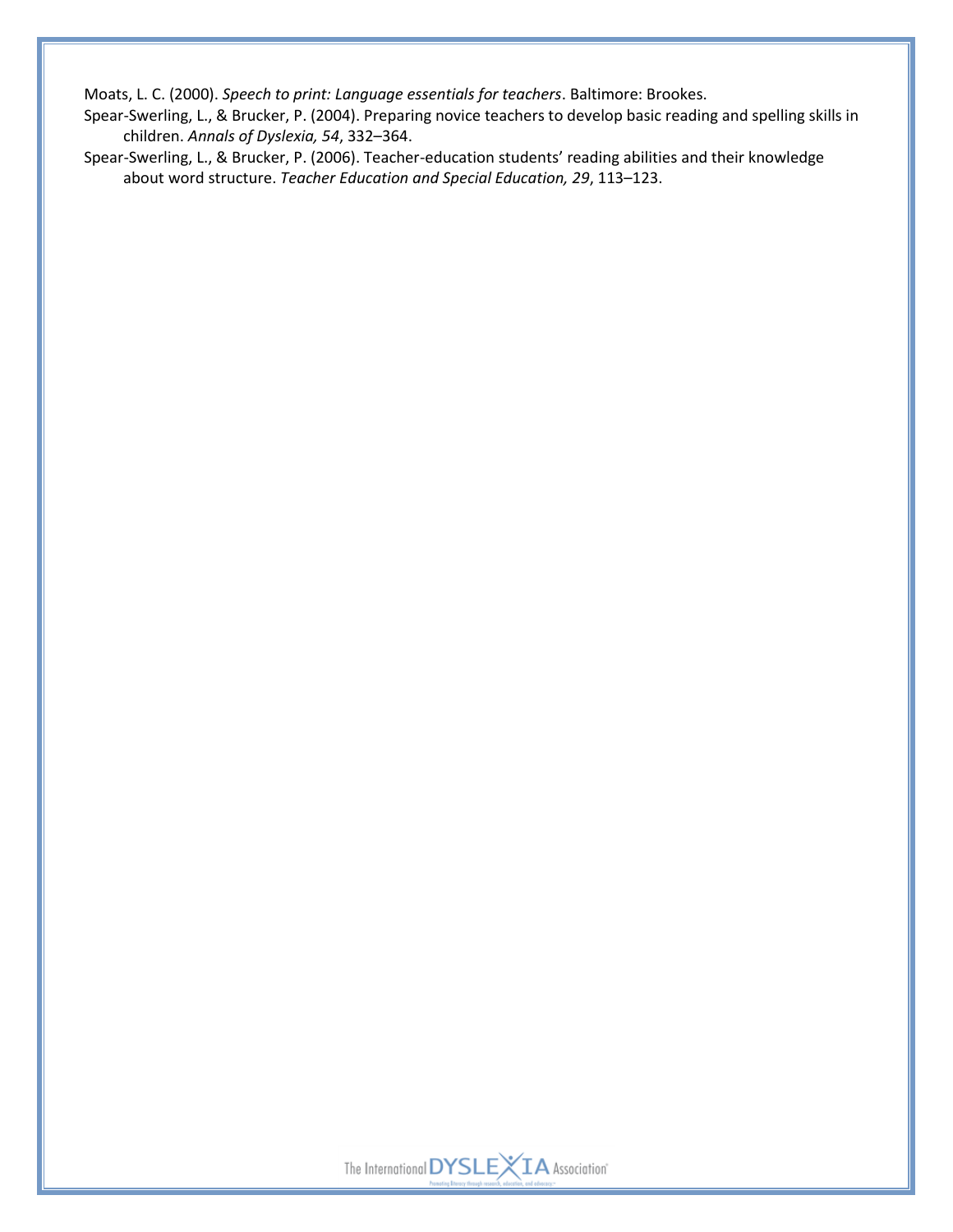|    | <b>Content Knowledge</b>                                                                                                                                                                                                                                                                                                                       |    | <b>Application</b>                                                                                                                                                                                                                                                                                                                                                                                                                                                                                            |
|----|------------------------------------------------------------------------------------------------------------------------------------------------------------------------------------------------------------------------------------------------------------------------------------------------------------------------------------------------|----|---------------------------------------------------------------------------------------------------------------------------------------------------------------------------------------------------------------------------------------------------------------------------------------------------------------------------------------------------------------------------------------------------------------------------------------------------------------------------------------------------------------|
| 1. | Understand the most common intrinsic differences<br>between good and poor readers (i.e., cognitive,<br>neurobiological, and linguistic).                                                                                                                                                                                                       |    | 1. a. Recognize scientifically accepted<br>characteristics of individuals with poor word<br>recognition (e.g., overdependence on context<br>to aid word recognition; inaccurate nonword<br>reading) (Level 1).<br>b. Identify student learning behaviors and test<br>profiles typical of students with dyslexia and<br>related learning difficulties. (Level 2).                                                                                                                                              |
| 2. | Recognize the tenets of the NICHD/IDA definition<br>of dyslexia.                                                                                                                                                                                                                                                                               | 2. | Explain the reasoning or evidence behind the<br>main points in the definition (Level 1).                                                                                                                                                                                                                                                                                                                                                                                                                      |
| 3. | Recognize that dyslexia and other reading<br>difficulties exist on a continuum of severity.                                                                                                                                                                                                                                                    | 3. | Recognize levels of instructional intensity,<br>duration, and scope appropriate for mild,<br>moderate, and severe reading disabilities (Level<br>$1$ ).                                                                                                                                                                                                                                                                                                                                                       |
| 4. | Identify the distinguishing characteristics of<br>dyslexia and related reading and learning<br>disabilities (including developmental language<br>comprehension disorder, attention deficit<br>hyperactivity disorder, disorders of written<br>expression or dysgraphia, mathematics learning<br>disorder, nonverbal learning disorders, etc.). | 4. | Match symptoms of the major subgroups of poor<br>readers as established by research, including<br>those with dyslexia, and identify typical case study<br>profiles of those individuals (Level 2).                                                                                                                                                                                                                                                                                                            |
| 5. | Identify how symptoms of reading difficulty may<br>change over time in response to development and<br>instruction.                                                                                                                                                                                                                             | 5. | Identify predictable ways that symptoms might<br>change as students move through the grades<br>(Level 2).                                                                                                                                                                                                                                                                                                                                                                                                     |
| 6. | Understand federal and state laws that pertain to<br>learning disabilities, especially reading disabilities<br>and dyslexia.                                                                                                                                                                                                                   | 6. | a. Explain the most fundamental provisions of<br>federal and state laws pertaining to the rights<br>of students with disabilities, especially<br>students' rights to a free, appropriate public<br>education, an individualized educational plan,<br>services in the least restrictive environment,<br>and due process (Level 1).<br>b. Appropriately implement federal and state<br>laws in identifying and serving students with<br>learning disabilities, reading disabilities, and<br>dyslexia (Level 2). |

## **C. Knowledge of Dyslexia and Other Learning Disorders**

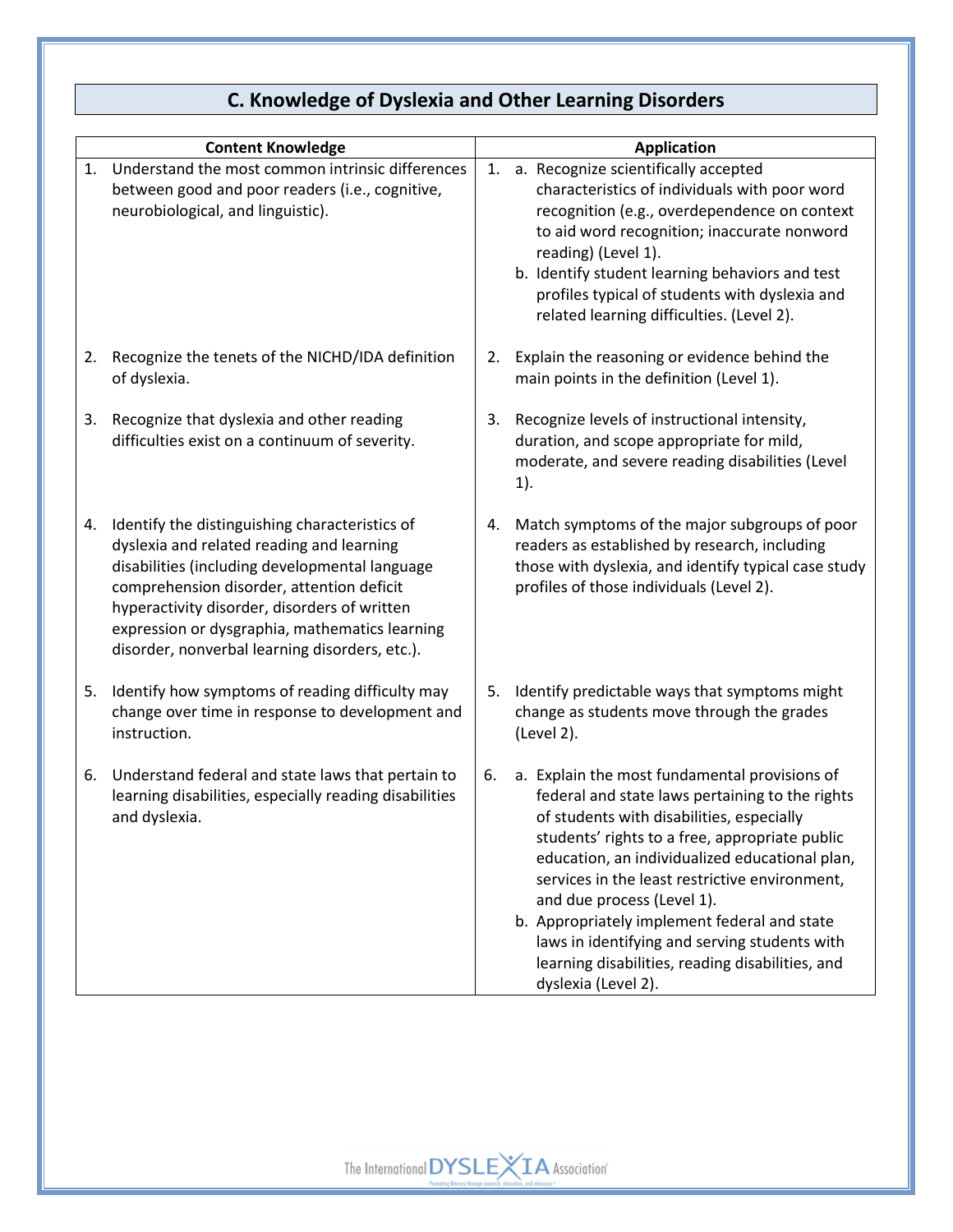To identify children with dyslexia and other learning disabilities, teachers must understand and recognize the key symptoms of these disorders, as well as how the disorders differ from each other. In order to plan instruction and detect older students with learning disabilities who may have been overlooked in the early grades, teachers also should understand how students' difficulties may change over time, based on developmental patterns, experience, and instruction, as well as on increases in expectations across grades.

#### **References**

#### Level 1

Aaron, P. G., Joshi, R. M., Gooden, R., & Bentum, K. (2008). Diagnosis and treatment of reading disabilities based on the component model of reading: An alternative to the discrepancy model of LD. *Journal of Learning Disabilities, 41*, 67–84.

Hudson, R. R., High, L., & Al Otaiba, S. (2007). Dyslexia and the brain: What does current research tell us? *The Reading Teacher, 60*(6), 506–515.

Lyon, R., Shaywitz, S., & Shaywitz, B. (2003). A definition of dyslexia. *Annals of Dyslexia, 53*, 1–14.

Moats, L. C., & Dakin, K. (2007). *Basic facts about dyslexia.* Baltimore: The International Dyslexia Association.

#### Level 2

- Catts, H. W., Hogan, T. P., & Adlof, S. M. (2005). Developmental changes in reading and reading disabilities. In H. W. Catts & A. Kamhi (Eds.), *The connections between language and reading disabilities* (pp. 25–40). Mahwah, NJ: Erlbaum.
- Leach, J. M., Scarborough, H. S., & Rescorla, L. (2003). Late-emerging reading disabilities. *Journal of Educational Psychology, 95*, 211–224.

Ehri, L., & Snowling, M. (2004). Developmental variation in word recognition. In A. C. Stone, E. R. Silliman, B. J. Ehren, & K. Apel (Eds.), *Handbook of language and literacy: Development and disorders* (pp. 443–460). New York: Guilford Press.

Hulme, C., & Snowling, M. (2009) *Developmental disorders of language, learning, and cognition*. Oxford, England:Wiley-Blackwell.

Pennington, B. (2009). *Diagnosing learning disorders* (2<sup>nd</sup> ed.). New York: Guilford Press.

Olson, R. K. (2004). SSSR, environment, and genes. *Scientific Studies of Reading, 8*(2), 111–124.

Rayner, K., Foorman, B. F., Perfetti, C. A., Pesetsky, D., & Seidenberg, M. S. (2002). How should reading be taught? *Scientific American, 286*(3), 84–91.

Vadasy, P. F., Sanders, E. A., Peyton, J. A., & Jenkins, J. R. (2002). Timing and intensity of tutoring: A closer look at the conditions for effective early literacy tutoring. *Learning Disabilities Research & Practice, 17*, 227–241.

Wolf, M. (2007). *Proust and the squid: The story and science of the reading brain*. New York: Harper Collins.

Wolf, M., & Bowers, P. G. (1999). The double-deficit hypothesis for the developmental dyslexias. *Journal of Educational Psychology, 91*, 415–438.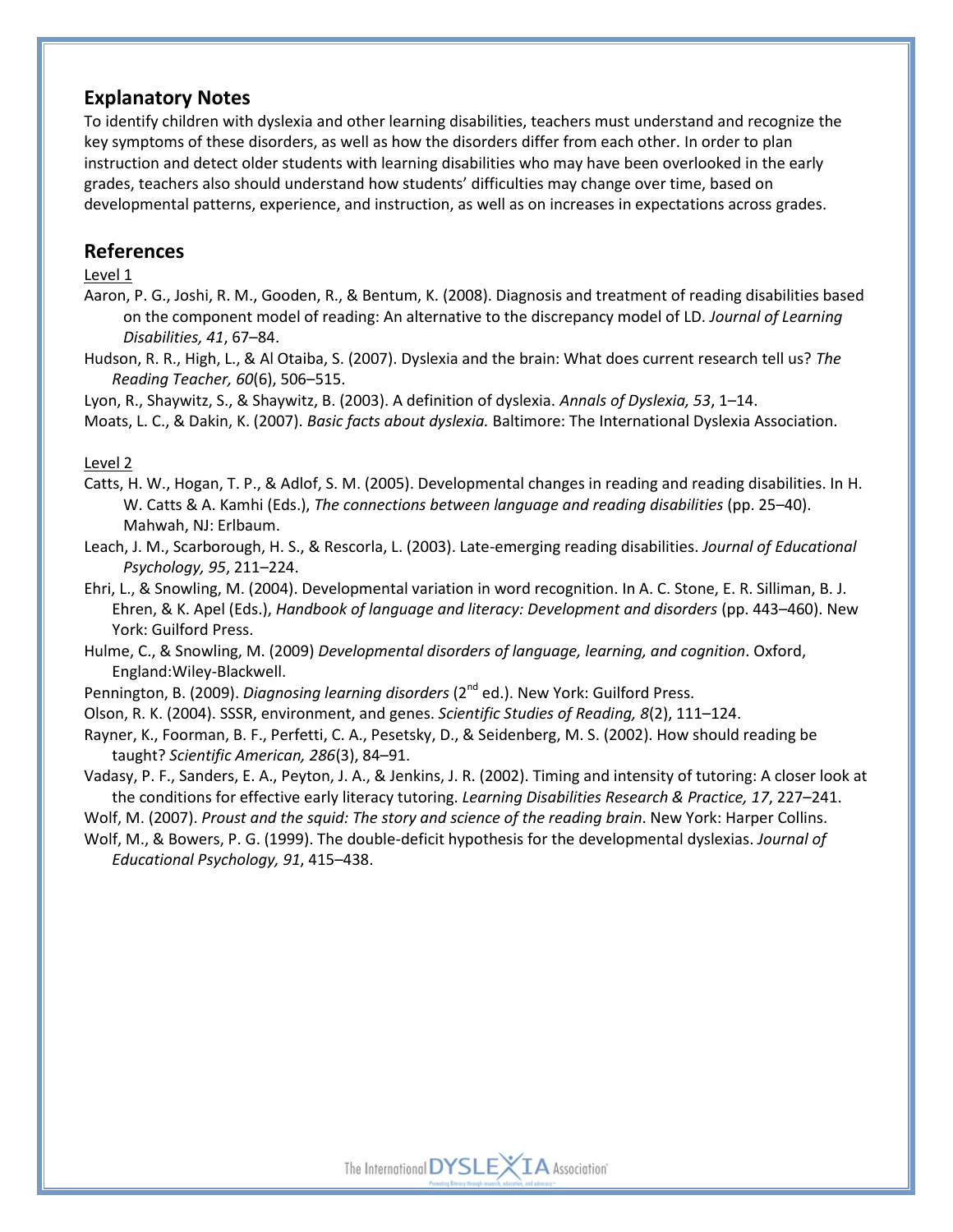## **D. Interpretation and Administration of Assessments for Planning Instruction**

|    | <b>Content Knowledge</b>                                                                                                                                                                                                                        |    | <b>Application</b>                                                                                                                                                                                   |    | <b>Observable Competencies for</b><br><b>Teaching Students with Dyslexia</b><br>and Related Difficulties                                                                   |
|----|-------------------------------------------------------------------------------------------------------------------------------------------------------------------------------------------------------------------------------------------------|----|------------------------------------------------------------------------------------------------------------------------------------------------------------------------------------------------------|----|----------------------------------------------------------------------------------------------------------------------------------------------------------------------------|
| 1. | Understand the differences<br>among screening, diagnostic,<br>outcome, and progress-<br>monitoring assessments.                                                                                                                                 | 1. | Match each type of<br>assessment and its purpose<br>(Level 1).                                                                                                                                       |    | 1. Administer screenings and<br>progress monitoring<br>assessments (Level 1)                                                                                               |
| 2. | Understand basic principles of<br>test construction, including<br>reliability, validity, and norm-<br>referencing, and know the<br>most well-validated screening<br>tests designed to identify<br>students at risk for reading<br>difficulties. | 2. | Match examples of technically<br>adequate, well-validated<br>screening, diagnostic,<br>outcome, and progress-<br>monitoring assessments (Level<br>$1$ ).                                             | 2. | Explain why individual students<br>are or are not at risk in reading<br>based on their performance on<br>screening assessments (Level<br>$1$ ).                            |
| 3. | Understand the principles of<br>progress-monitoring and the<br>use of graphs to indicate<br>progress.                                                                                                                                           | 3. | Using case study data,<br>accurately interpret progress-<br>monitoring graphs to decide<br>whether or not a student is<br>making adequate progress<br>(Level 1).                                     | 3. | Display progress-monitoring<br>data in graphs that are<br>understandable to students<br>and parents (Level 1).                                                             |
| 4. | Know the range of skills<br>typically assessed by diagnostic<br>surveys of phonological skills,<br>decoding skills, oral reading<br>skills, spelling, and writing.                                                                              | 4. | Using case study data,<br>accurately interpret subtest<br>scores from diagnostic surveys<br>to describe a student's<br>patterns of strengths and<br>weaknesses and instructional<br>needs (Level 2). | 4. | Administer educational<br>diagnostic assessments using<br>standardized procedures (Level<br>2).                                                                            |
| 5. | Recognize the content and<br>purposes of the most common<br>diagnostic tests used by<br>psychologists and educational<br>evaluators.                                                                                                            | 5. | Find and interpret appropriate<br>print and electronic resources<br>for evaluating tests (Level 1).                                                                                                  | 5. | Write reports that clearly and<br>accurately summarize a<br>student's current skills in<br>important component areas of<br>reading and reading<br>comprehension (Level 2). |
| 6. | Interpret measures of reading<br>comprehension and written<br>expression in relation to an<br>individual child's component<br>profile.                                                                                                          | 6. | Using case study data,<br>accurately interpret a<br>student's performance on<br>reading comprehension or<br>written expression measures<br>and make appropriate<br>instructional<br>recommendations. | 6. | Write appropriate, specific<br>recommendations for<br>instruction and educational<br>programming based on<br>assessment data (Level 2).                                    |

The International DYSLEXIA Association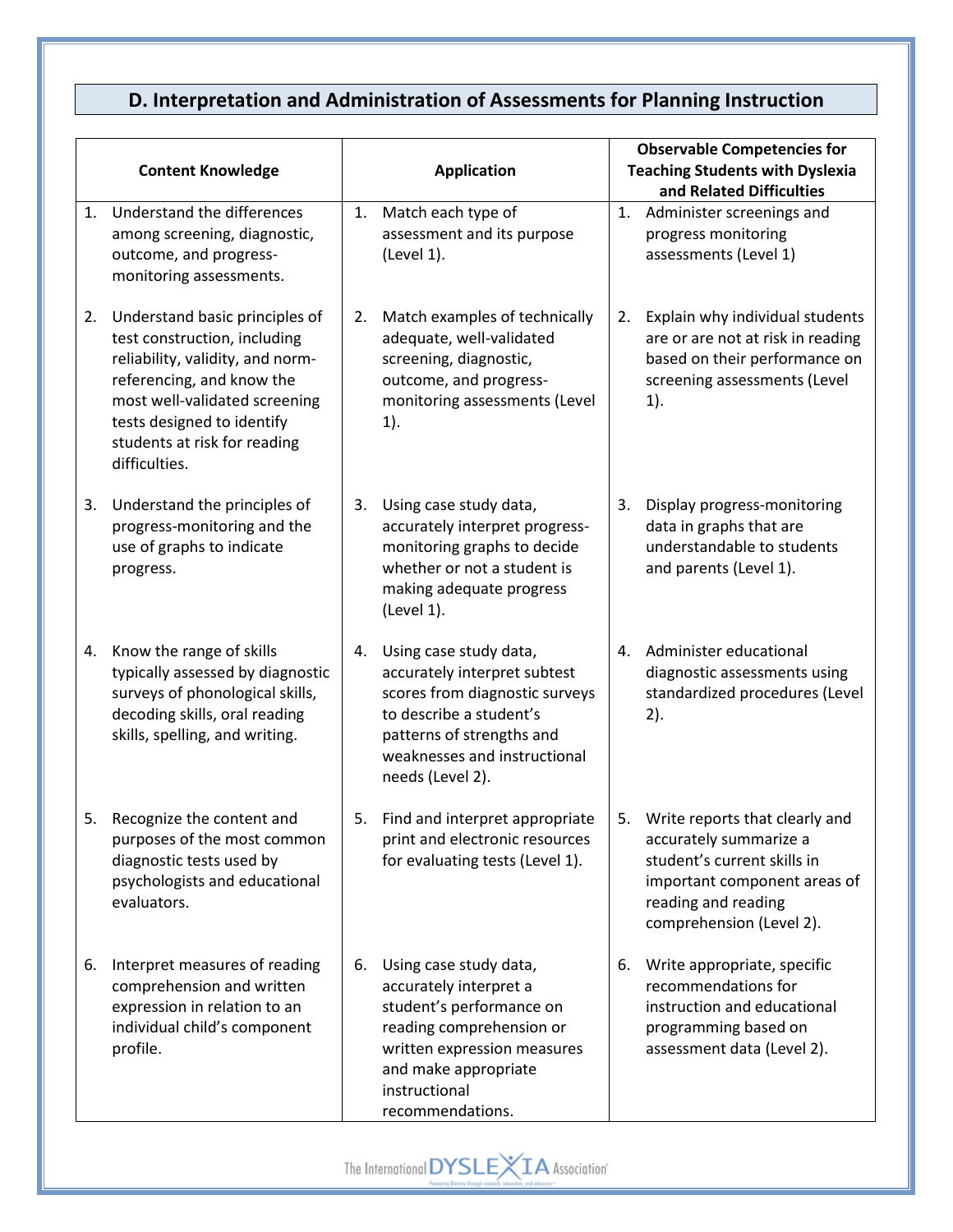Teachers' ability to administer and interpret assessments accurately is essential both to early identification of students' learning problems and to planning effective instruction. Appropriate assessments enable teachers to recognize early signs that a child may be at risk for dyslexia or other learning disabilities, and the assessments permit teachers to target instruction to meet individual student's needs. Teachers should understand that there are different types of assessments for different purposes (e.g., brief but frequent assessments to monitor progress versus more lengthy, comprehensive assessments to provide detailed diagnostic information), as well as recognize which type of assessment is called for in a particular situation. Teachers need to know where to find unbiased information about the adequacy of published tests, and to interpret this information correctly, they require an understanding of basic principles of test construction and concepts such as reliability and validity. They also should understand how an individual student's component profile may influence his or her performance on a particular test, especially on broad measures of reading comprehension and written expression. For example, a child with very slow reading is likely to perform better on an untimed measure of reading comprehension than on a stringently timed measure; a child with writing problems may perform especially poorly on a reading comprehension test that requires lengthy written responses to open-ended questions.

#### **References**

#### Level 1

Hasbrouck, J., & Haager, D. (Eds.). (2007). Monitoring children's progress in academic learning. *Perspectives on Language and Literacy 33*(2)*.* 

Lyon, G. R., Shaywitz, S., & Shaywitz, B. (2003). A definition of dyslexia. *Annals of Dyslexia*, *53*, 1–14.

Torgesen, J. K. (2004). Avoiding the devastating downward spiral: The evidence that early intervention prevents reading failure. *American Educator, 28*(3), 6–9, 12–13, 17–19, 45–47.

#### Level 2

Cutting, L. E., & Scarborough, H. S. (2006). Prediction of reading comprehension: Relative contributions of word recognition, language proficiency, and other cognitive skills can depend on how comprehension is measured. *Scientific Studies of Reading, 10*, 277–299.

Deno, S. L. (2003). Developments in curriculum-based measurement. *Journal of Special Education, 37*, 184–192.

Fletcher, J. M., Lyon, G. R., Fuchs, L. S., & Barnes, M. A. (2007). *Learning disabilities: From identification to intervention*. New York: Guilford Press.

Fuchs, L. (2004). The past, present, and future of curriculum-based measurement research. *School Psychology Review, 33*, 188–192.

- Good, R. H., Simmons, D. C., & Kame'enui, E. J. (2001). The importance and decision-making utility of a continuum of fluency-based indicators of foundational reading skills for third-grade high-stakes outcomes. *Scientific Studies of Reading, 5*, 257–288.
- Hogan, T. P., Catts, H. W., & Little, T. D. (2005). The relationship between phonological awareness and reading: Implications for the assessment of phonological awareness. *Language, Speech, and Hearing Services in Schools, 36*, 285–293.
- Jenkins, J. R., Johnson, E., & Hileman, J. (2004). When is reading also writing: Sources of individual differences on the new reading performance assessments. *Scientific Studies of Reading, 8*, 125–152.
- Keenan, J. M., Betjemann, R. S., & Olson, R. K. (2008). Reading comprehension tests vary in the skills they assess: Differential dependence on decoding and oral comprehension. *Scientific Studies of Reading, 12*, 281–300.

Pennington, B. (2009). *Diagnosing learning disorders* (2<sup>nd</sup> ed.). New York: Guilford Press.

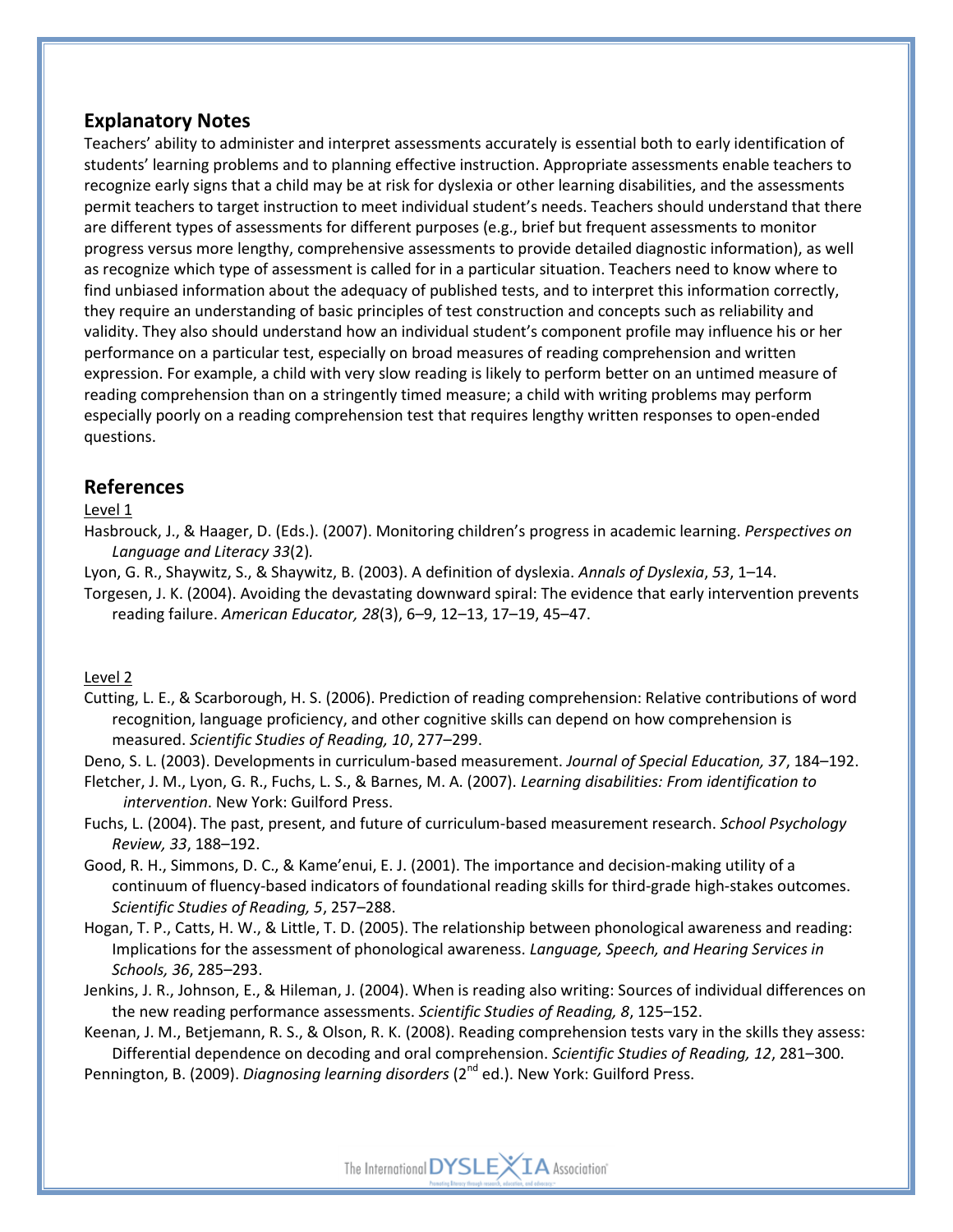|                          | E-1. Structured Language Teaching: Phonology                                                                                                                          |    |                                                                                                                                                                                                                                                                           |  |  |  |
|--------------------------|-----------------------------------------------------------------------------------------------------------------------------------------------------------------------|----|---------------------------------------------------------------------------------------------------------------------------------------------------------------------------------------------------------------------------------------------------------------------------|--|--|--|
|                          |                                                                                                                                                                       |    |                                                                                                                                                                                                                                                                           |  |  |  |
| <b>Content Knowledge</b> |                                                                                                                                                                       |    | <b>Observable Competencies for Teaching Students</b><br>with Dyslexia and Related Difficulties                                                                                                                                                                            |  |  |  |
| 1.                       | Identify the general and specific goals of<br>phonological skill instruction.                                                                                         | 1. | Explicitly state the goal of any phonological<br>awareness teaching activity (Level 1).                                                                                                                                                                                   |  |  |  |
| 2.                       | Know the progression of phonological skill<br>development (i.e., rhyme, syllable, onset-rime,<br>phoneme differentiation).                                            |    | 2. a. Select and implement activities that match a<br>student's developmental level of phonological<br>skill (Level 1).<br>Design and justify the implementation of<br>b.<br>activities that match a student's<br>developmental level of phonological skill<br>(Level 2). |  |  |  |
| 3.                       | Identify the differences among various phonological<br>manipulations, including identifying, matching,<br>blending, segmenting, substituting, and deleting<br>sounds. | 3. | Demonstrate instructional activities that identify,<br>match, blend, segment, substitute, and delete<br>sounds (Level 1).                                                                                                                                                 |  |  |  |

- 4. Understand the principles of phonological skill instruction: brief, multisensory, conceptual, and auditory-verbal.
- 5. Understand the reciprocal relationships among phonological processing, reading, spelling, and vocabulary.

6. Understand the phonological features of a second language, such as Spanish, and how they interfere with English pronunciation and phonics.

phonemes (Level 1). b. Teach articulatory features of phonemes and words; use minimally contrasting pairs of sounds and words in instruction; support instruction with manipulative materials and movement (Level 2).

4. a. Successfully produce vowel and consonant

- 5. a. Direct students' attention to speech sounds during reading, spelling, and vocabulary instruction using a mirror, discussion of articulatory features, and so on as scripted or prompted (Level 1).
	- b. Direct students' attention to speech sounds during reading, spelling, and vocabulary instruction without scripting or prompting (Level 2).
- 6. Explicitly contrast first and second language phonological systems, as appropriate, to anticipate which sounds may be most challenging for the second language learner (Level 2).

The International DYSLEXIA Association<sup>\*</sup>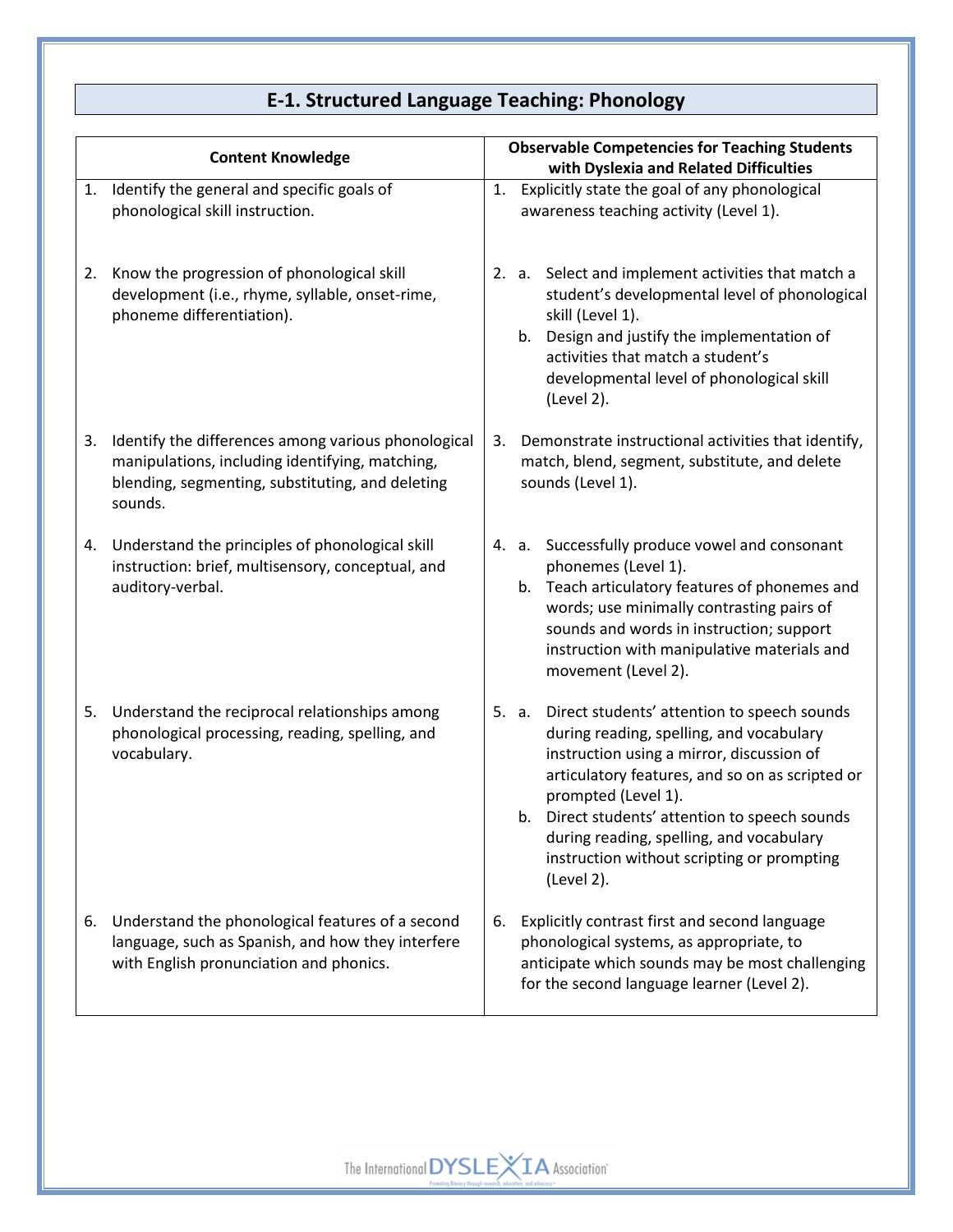Phonological awareness, basic print concepts, and knowledge of letter sounds are foundational areas of literacy. Without early, research-based intervention, children who struggle in these areas are likely to continue to have reading difficulties. Furthermore, poor phonological awareness is a core weakness in dyslexia. Ample research exists to inform teaching of phonological awareness, including research on the phonological skills to emphasize in instruction, appropriate sequencing of instruction, and integrating instruction in phonological awareness with instruction in alphabet knowledge. Teachers who understand how to teach these foundational skills effectively can prevent or ameliorate many children's reading problems, including those of students with dyslexia.

#### **References**

#### Level 1

Adams, M., Foorman, B. R., Lundberg, I., & Beeler, T. (Spring/Summer, 1998). The elusive phoneme: Why phonemic awareness is so important and how to help children develop it. *American Educator, 22*(1 & 2), 18– 29.

#### Level 2

Brady, S. & Shankweiler, D. (Eds.). (1991). *Phonological processes in literacy: A tribute to Isabelle Y. Liberman.*  Hillsdale, NJ: Lawrence Erlbaum Associates

Gillon, G. (2004). *Phonological awareness: From research to practice.* New York: Guilford Press.

Neuman, S. B., & Dickinson, D. K. (2002). *Handbook of early literacy research.* New York: Guilford Press.

Scarborough, H. S. (1998). Early identification of children at risk for reading disabilities: Phonological awareness and some other promising predictors. In B. K. Shapiro, P. J. Accardo, & A. J. Capute (Eds.), *Specific reading disability: A view of the spectrum* (pp. 75–119). Timonium, MD: York Press.

Scarborough, H. S., & Brady, S. A. (2002). Toward a common terminology for talking about speech and reading: A glossary of the 'phon' words and some related terms. *Journal of Literacy Research, 34*, 299–334.

The International DYSLEXIA Association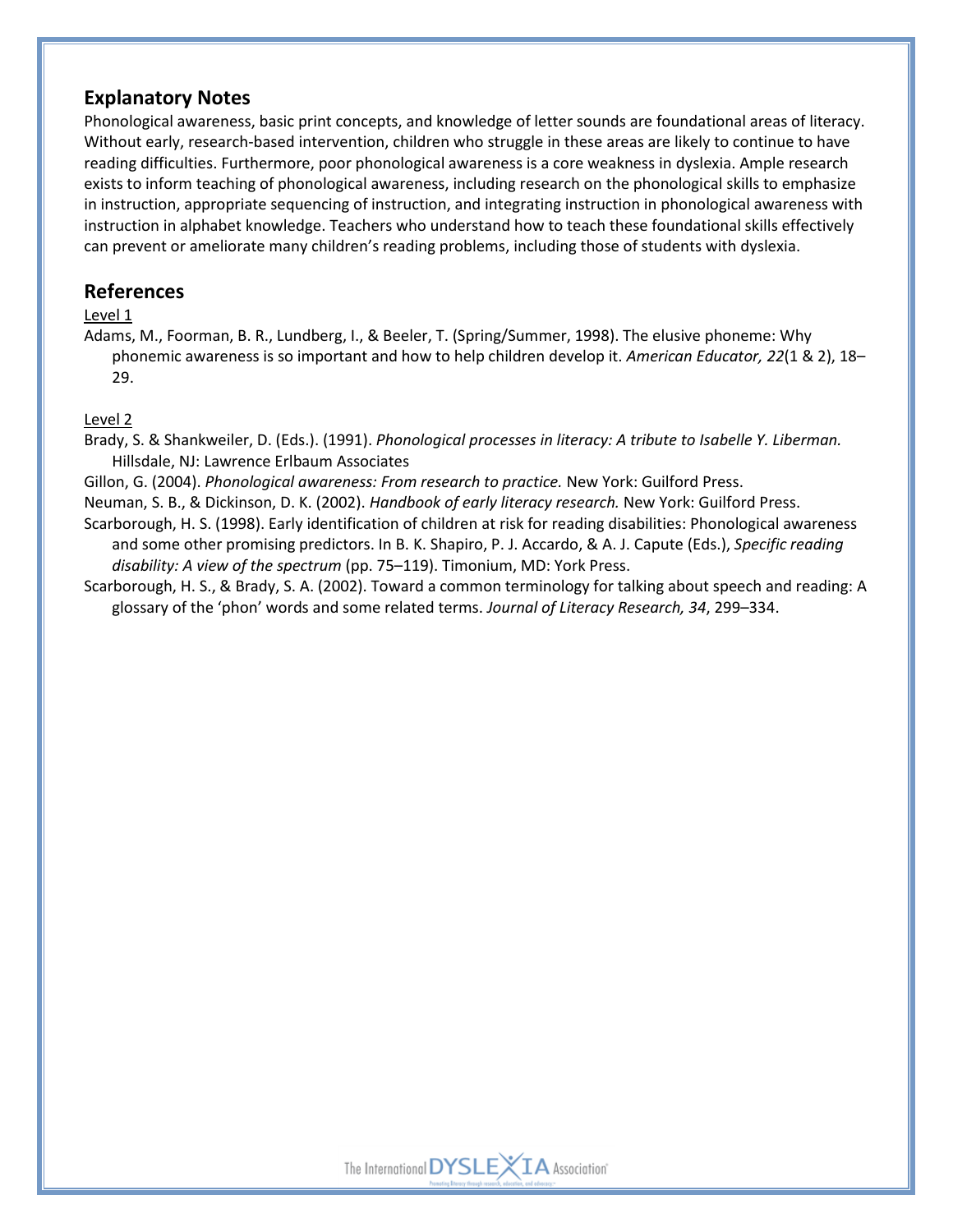|    | <b>Content Knowledge</b>                                                                                                                                             |    | <b>Observable Competencies for Teaching Students</b><br>with Dyslexia and Related Difficulties                                                                                                                                                                                                                 |  |  |
|----|----------------------------------------------------------------------------------------------------------------------------------------------------------------------|----|----------------------------------------------------------------------------------------------------------------------------------------------------------------------------------------------------------------------------------------------------------------------------------------------------------------|--|--|
| 1. | Know or recognize how to order phonics concepts<br>from easier to more difficult.                                                                                    | 1. | Plan lessons with a cumulative progression of<br>word recognition skills that build one on another<br>(Level 1).                                                                                                                                                                                               |  |  |
| 2. | Understand principles of explicit and direct<br>teaching: model, lead, give guided practice, and<br>review.                                                          | 2. | Explicitly and effectively teach (e.g., information<br>taught is correct, students are attentive, teacher<br>checks for understanding, teacher scaffolds<br>students' learning) concepts of word recognition<br>and phonics; apply concepts to reading single<br>words, phrases, and connected text (Level 1). |  |  |
| 3. | State the rationale for multisensory and<br>multimodal techniques.                                                                                                   | 3. | Demonstrate the simultaneous use of two or<br>three learning modalities (to include listening,<br>speaking, movement, touch, reading, and/or<br>writing) to increase engagement and enhance<br>memory (Level 1).                                                                                               |  |  |
| 4. | Know the routines of a complete lesson format,<br>from the introduction of a word recognition<br>concept to fluent application in meaningful<br>reading and writing. | 4. | Plan and effectively teach all steps in a decoding<br>lesson, including single-word reading and<br>connected text that is read fluently, accurately,<br>and with appropriate intonation and expression<br>(Level 1).                                                                                           |  |  |
| 5. | Understand research-based adaptations of<br>instruction for students with weaknesses in<br>working memory, attention, executive function, or<br>processing speed.    | 5. | Adapt the pace, format, content, strategy, or<br>emphasis of instruction according to students'<br>pattern of response (Level 2).                                                                                                                                                                              |  |  |

## **E-2. Structured Language Teaching: Phonics and Word Recognition**

## **Explanatory Notes**

The development of accurate word decoding skills—that is, the ability to read unfamiliar words by applying phonics knowledge—is an essential foundation for reading comprehension in all students. Decoding skills often are a central weakness for students with learning disabilities in reading, especially those with dyslexia. Teachers' abilities to provide explicit, systematic, appropriately sequenced instruction in phonics is indispensable to meet the needs of this population, as well as to help prevent reading problems in all beginning readers. Teachers should also understand the usefulness of multisensory, multimodal techniques in focusing students' attention on printed words, engaging students, and enhancing memory.

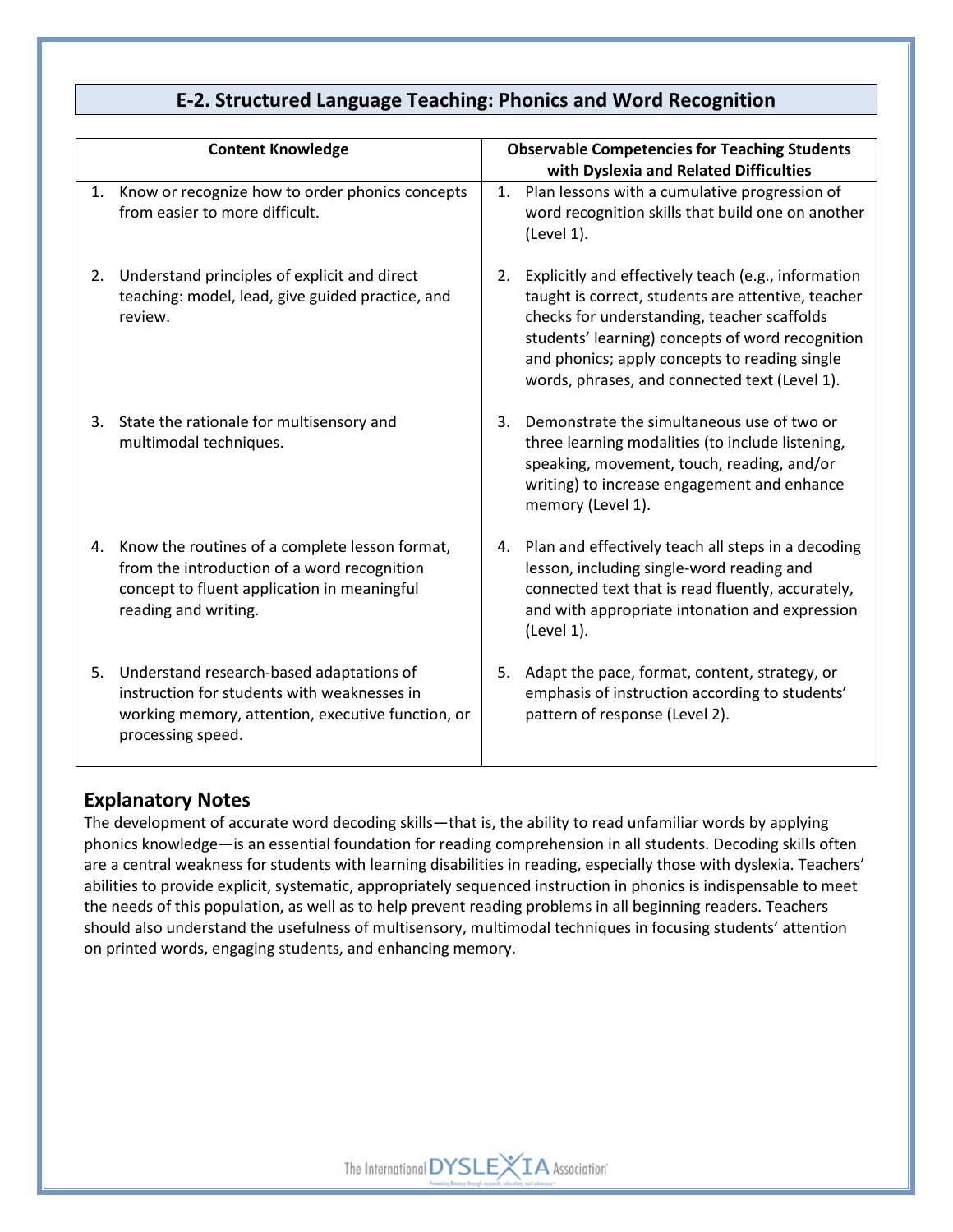#### **References**

Level 1

Birsh, J. (Ed.). (2005). *Multisensory teaching of basic language skills* (2<sup>nd</sup> ed.). Baltimore: Brookes. Moats, L. C. (1998). Teaching decoding. *American Educator, 22*(1&2), 42–49, 95–96.

#### Level 2

- Blachman, B. A., Schatschneider, C., Fletcher, J. M., Francis, D. J., Clonan, S., Shaywitz, B., et al. (2004). Effects of intensive reading remediation for second and third graders. *Journal of Educational Psychology, 96*, 444–461.
- Calhoon, M. B. (2005). Effects of a peer-mediated phonological skill and reading comprehension program on reading skill acquisition for middle school students with reading disabilities. *Journal of Learning Disabilities, 38*(5), 424–433.
- Catone, W. V., & Brady, S. (2005). The inadequacy of individual educational program goals for high school students with word-level reading difficulties. *Annals of Dyslexia, 55*(1), 53–78.
- Christensen, C. A., & Bowey, J. A. (2005). The efficacy of orthographic rime, grapheme-phoneme correspondence, and implicit phonics approaches to teaching decoding skills. *Scientific Studies of Reading, 9*, 327–349.
- Ehri, L. C. (2004). Teaching phonemic awareness and phonics: An explanation of the national reading panel meta-analysis. In P. McCardle & V. Chhabra (Eds.), *The voice of evidence in reading research* (pp. 153–186). Baltimore: Brookes.
- Joseph, L. M., & Schisler, R. (2009). Should adolescents go back to the basics?: A review of teaching word reading skills to middle and high school students. Remedial and Special Education 30 (3), 131– 147.
- Lovett, M. W., Barron, R. W., & Benson, N. J. (2003). Effective remediation of word identification and decoding difficulties in school-age children with reading disabilities. In H. L. Swanson, K. R. Harris, & S. Graham (Eds.), *Handbook of Learning Disabilities* (pp. 273–292). New York: Guilford Press.
- Mathes, P. G., Denton, C. A., Fletcher, J. M., Anthony, J. L., Francis, D. J., & Schatschneider, C. (2005). The effects of theoretically different instruction and student characteristics on the skills of struggling readers. *Reading Research Quarterly, 40*, 148–182.
- McCandliss, B., Beck, I. L., Sandak, R., & Perfetti, C. (2003). Focusing attention on decoding for children with poor reading skills: Design and preliminary tests of the word building intervention. *Scientific Studies of Reading, 7*, 75–104.
- Torgesen, J. K. (2004). Lessons learned from research on interventions for students who have difficulty learning to read. In P. McCardle & V. Chhabra (Eds.), *The voice of evidence in reading research* (pp. 355–381). Baltimore: Brookes.

The International DYSLEXIA Association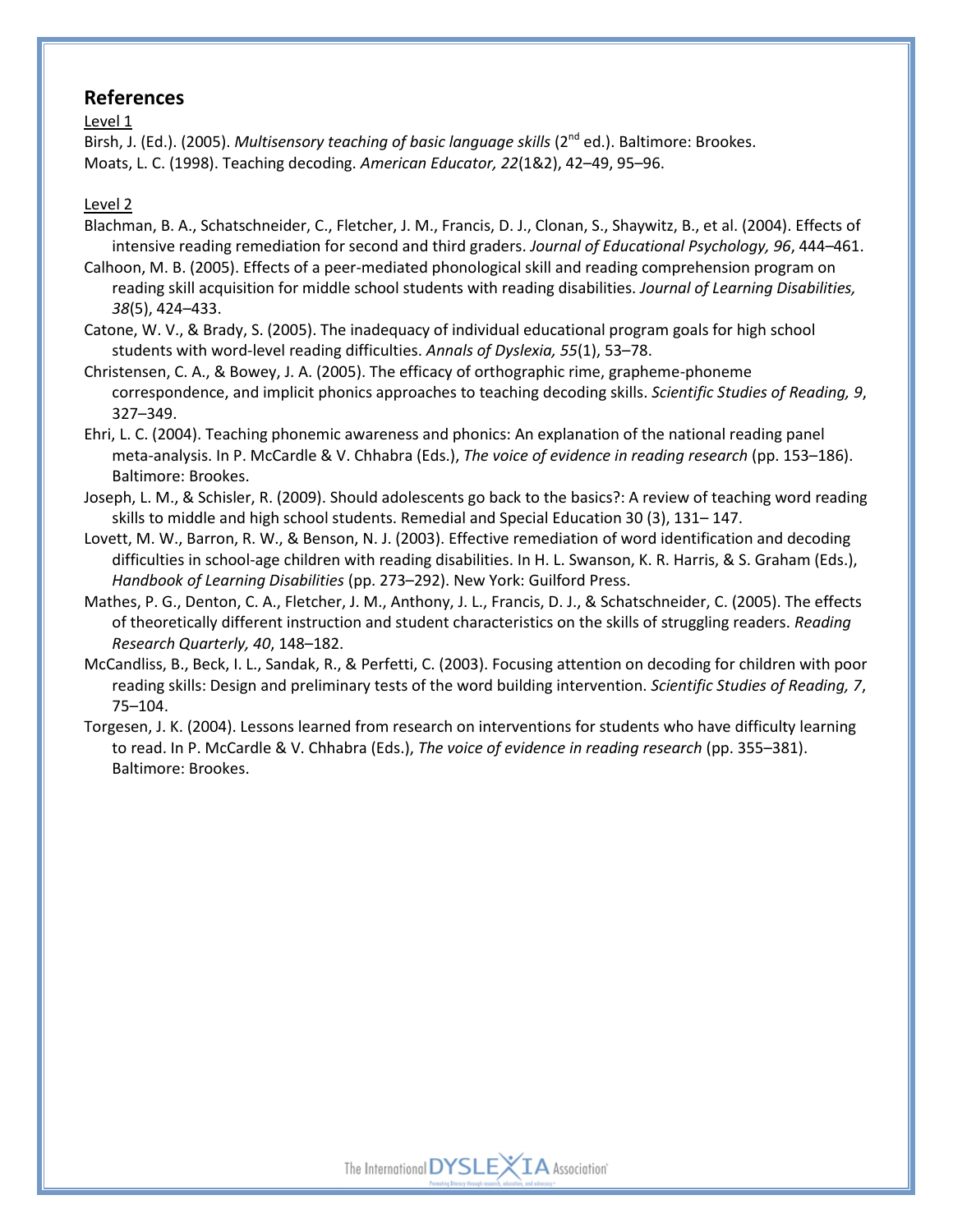| E-3. Structured Language Teaching: Fluent, Automatic Reading of Text |  |
|----------------------------------------------------------------------|--|
|----------------------------------------------------------------------|--|

|    | <b>Content Knowledge</b>                                                                                                                                                          |    | <b>Observable Competencies for Teaching Students with</b><br><b>Dyslexia and Related Difficulties</b>                                                                                                                                                 |
|----|-----------------------------------------------------------------------------------------------------------------------------------------------------------------------------------|----|-------------------------------------------------------------------------------------------------------------------------------------------------------------------------------------------------------------------------------------------------------|
|    | 1. Understand the role of fluency in word<br>recognition, oral reading, silent reading,<br>comprehension of written discourse, and<br>motivation to read.                         |    | 1. Assess students' fluency rate and determine<br>reasonable expectations for reading fluency at<br>various stages of reading development, using<br>research-based guidelines and appropriate state<br>and local standards and benchmarks (Level 1).  |
| 2. | Understand reading fluency as a stage of normal<br>reading development; as the primary symptom of<br>some reading disorders; and as a consequence of<br>practice and instruction. |    | 2. Determine which students need a fluency-<br>oriented approach to instruction, using screening,<br>diagnostic, and progress-monitoring assessments<br>(Level 2).                                                                                    |
| 3. | Define and identify examples of text at a<br>student's frustration, instructional, and<br>independent reading level.                                                              |    | 3. Match students with appropriate texts as<br>informed by fluency rate to promote ample<br>independent oral and silent reading (Level 1).                                                                                                            |
| 4. | Know sources of activities for building fluency in<br>component reading skills.                                                                                                   | 4. | Design lesson plans that incorporate fluency-<br>building activities into instruction at sub-word and<br>word levels (Level 1).                                                                                                                       |
| 5. | Know which instructional activities and<br>approaches are most likely to improve fluency<br>outcomes.                                                                             | 5. | Design lesson plans with a variety of techniques<br>to build reading fluency, such as repeated<br>readings of passages, alternate oral reading with a<br>partner, reading with a tape, or rereading the<br>same passage up to three times. (Level 1). |
| 6. | Understand techniques to enhance student<br>motivation to read.                                                                                                                   | 6. | Identify student interests and needs to motivate<br>independent reading (Level 1).                                                                                                                                                                    |
| 7. | Understand appropriate uses of assistive<br>technology for students with serious limitations in<br>reading fluency.                                                               |    | 7. Make appropriate recommendations for use of<br>assistive technology in general education classes<br>for students with different reading profiles (e.g.,<br>dyslexia versus language disabilities) (Level 2).                                       |

Reading fluency is the ability to read text effortlessly and quickly as well as accurately. Fluency develops among typical readers in the primary grades. Because fluency is a useful predictor of overall reading competence, especially in elementary-aged students, a variety of fluency tasks have been developed for use in screening and progress-monitoring measures. Furthermore, poor reading fluency is a very common symptom of dyslexia and other reading disabilities; problems with reading fluency can linger even when students' accuracy in word decoding has been improved through effective phonics intervention. Although fluency difficulties may sometimes be associated with processing weaknesses, considerable research supports the role of practice, wide exposure to printed words, and focused instruction in the development and remediation of fluency. To address students' fluency needs, teachers must have a range of competencies, including the ability to interpret fluencybased measures appropriately, to place students in appropriate types and levels of texts for reading instruction,

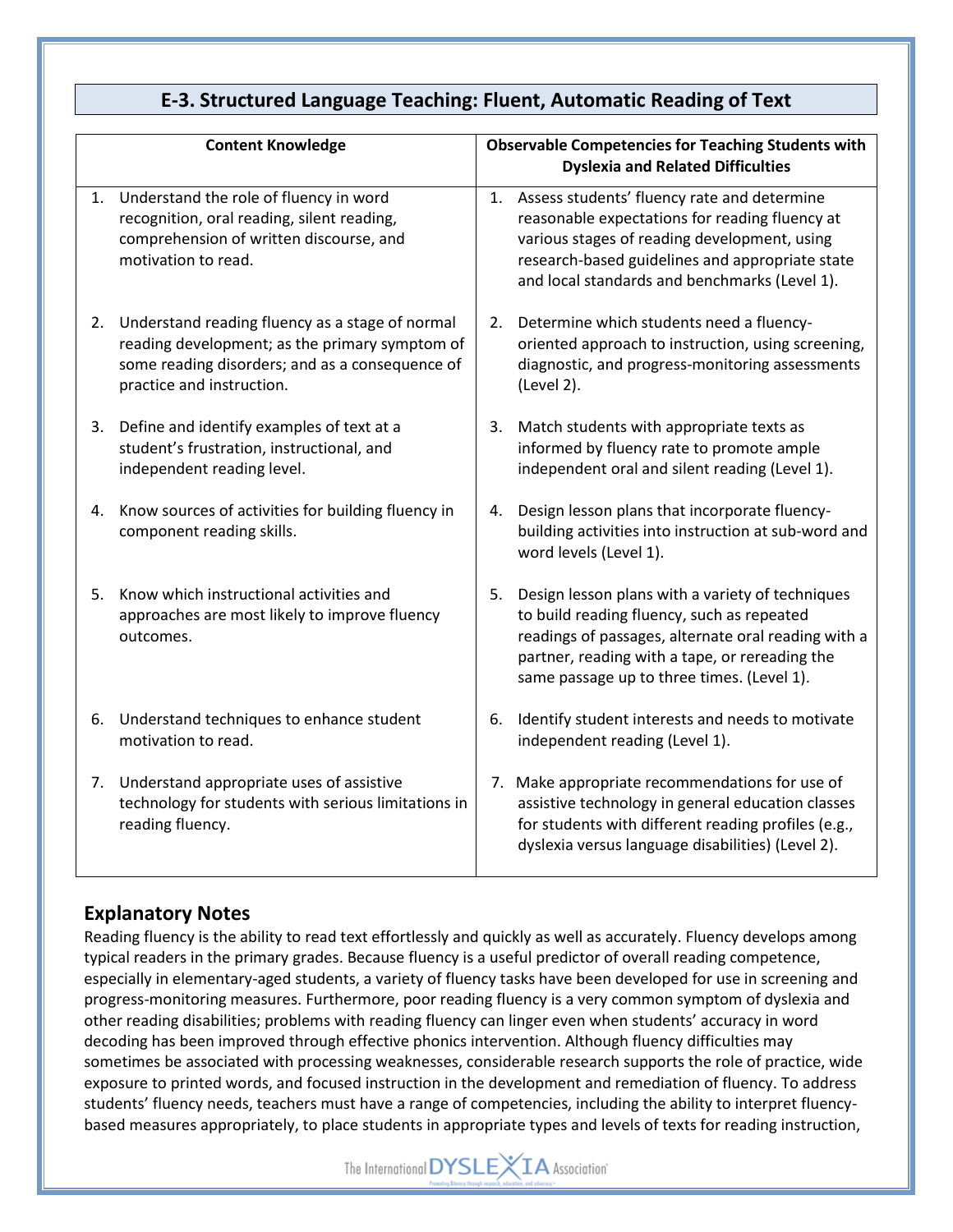to stimulate students' independent reading, and to provide systematic fluency interventions for students who require them. Assistive technology (e.g., text-to-speech software) is often employed to help students with serious fluency difficulties function in general education settings. Therefore, teachers, and particularly specialists, require knowledge about the appropriate uses of this technology.

#### **References**

Level 1

- Carreker, S. (2005). Teaching reading: Accurate decoding and fluency. In J. Birsh (Ed.), *Multisensory teaching of basic language skills* (2<sup>nd</sup> ed., pp. 213– 255). Baltimore: Brookes.
- Cunningham, A. E., & Stanovich, K. E. (1998). What reading does for the mind. *American Educator, 22*(1&2), 8–15.
- Hasbrouck, J. E., & Tindal, G. A. (2006). Oral Reading Fluency norms: A valuable assessment tool for reading teachers. *The Reading Teacher,* 59 (7), 636–644.
- Hudson, R. F., Lane, H. B., & Pullen, P. C. (2005). Reading fluency assessment and instruction: What, why, and how? *The Reading Teacher, 58*, 702–714.

Kuhn, M. (2004/2005). Helping students become accurate, expressive reading: Fluency instruction for small groups. *The Reading Teacher, 58*(4), 338–345.

- Meyer, M. (Winter, 2002) Repeated reading: An old standard is revisited and renovated. *Perspectives* (The International Dyslexia Association Quarterly Newsletter), 15–18.
- Meyer, M. S., & Felton, R. H. (1999). Repeated reading to enhance fluency: Old approaches and new directions. *Annals of Dyslexia, 49*, 293–306.
- Pikulski, J. J., & Chard, D. J. (2005). Fluency: Bridge between decoding and comprehension. *The Reading Teacher, 58,*  510–519.

Samuels, S. J. (1997). The method of repeated readings. *The Reading Teacher, 50*, 76–81.

#### Level 2

- Chard, D., Vaughn, S., & Tyler, B. (2002) A synthesis of research on effective interventions for building fluency with elementary students with learning disabilities. *Journal of Learning Disabilities, 35*, 386–406.
- Connor, C. M., Morrison, F. J., & Katch, L. E. (2004). Beyond the reading wars: Exploring the effect of childinstruction interactions on growth in early reading. *Scientific Studies of Reading, 8*, 305–336.
- Ehri, L. C. (1997). Sight word learning in normal readers and dyslexics. In B. Blachman (Ed.), *Foundations of reading acquisition and dyslexia* (pp. 163–189). Mahwah, NJ: Erlbaum.
- Fuchs, L. S., Fuchs, D., Hamlett, C. L., Walz, L., & Germann, G. (1993). Formative evaluation of academic progress: How much growth should we expect? *School Psychology Review, 22*, 27–48.
- Fuchs, L. S., Fuchs, D., Hosp, M. K., & Jenkins, J. (2001). Oral reading fluency as an indicator of reading competence: A theoretical, empirical, and historical analysis. *Scientific Studies of Reading, 5*(3), 239–256.
- Good, R. H., Simmons, D. C., & Kame'enui, E. J. (2001). The importance and decision-making utility of a continuum of fluency-based indicators of foundational reading skills for third-grade high-stakes outcomes. *Scientific Studies of Reading, 5*(3), 257–288.
- Hamilton, C., & Shinn, M. R. (2003). Characteristics of word callers: An investigation of the accuracy of teachers' judgments of reading comprehension and oral reading skills. *School Psychology Review, 32*(2), 228–240.
- Hosp, M. K., Hosp, J. L., & Howell, K.W. (2007). *The ABC's of CBM: A practical guide to curriculum-based measurement*. New York: Guilford Press.
- Katzir, T., Kim, Y., Wolf, M., O'Brien, B., Kennedy, B., Lovett, M., et al. (2006). Reading fluency: The whole is more than the parts. *Annals of Dyslexia*, *56*(1), 51–82.
- National Center for Education Statistics, 2002. *Fourth grade students reading aloud: NAEP 2002 special study of oral reading.* Washington, DC: National Assessment of Educational Progress, United States Department of Education, Institute for Education Sciences.
- Samuels, S. J., & Flor, R. F. (1997). The importance of automaticity for developing expertise in reading. *Reading and Writing Quarterly: Overcoming Learning Difficulties, 13*, 107–121.
- Speece, D. L., & Ritchey, K. D. (2005). A longitudinal study of the development of oral reading fluency in young

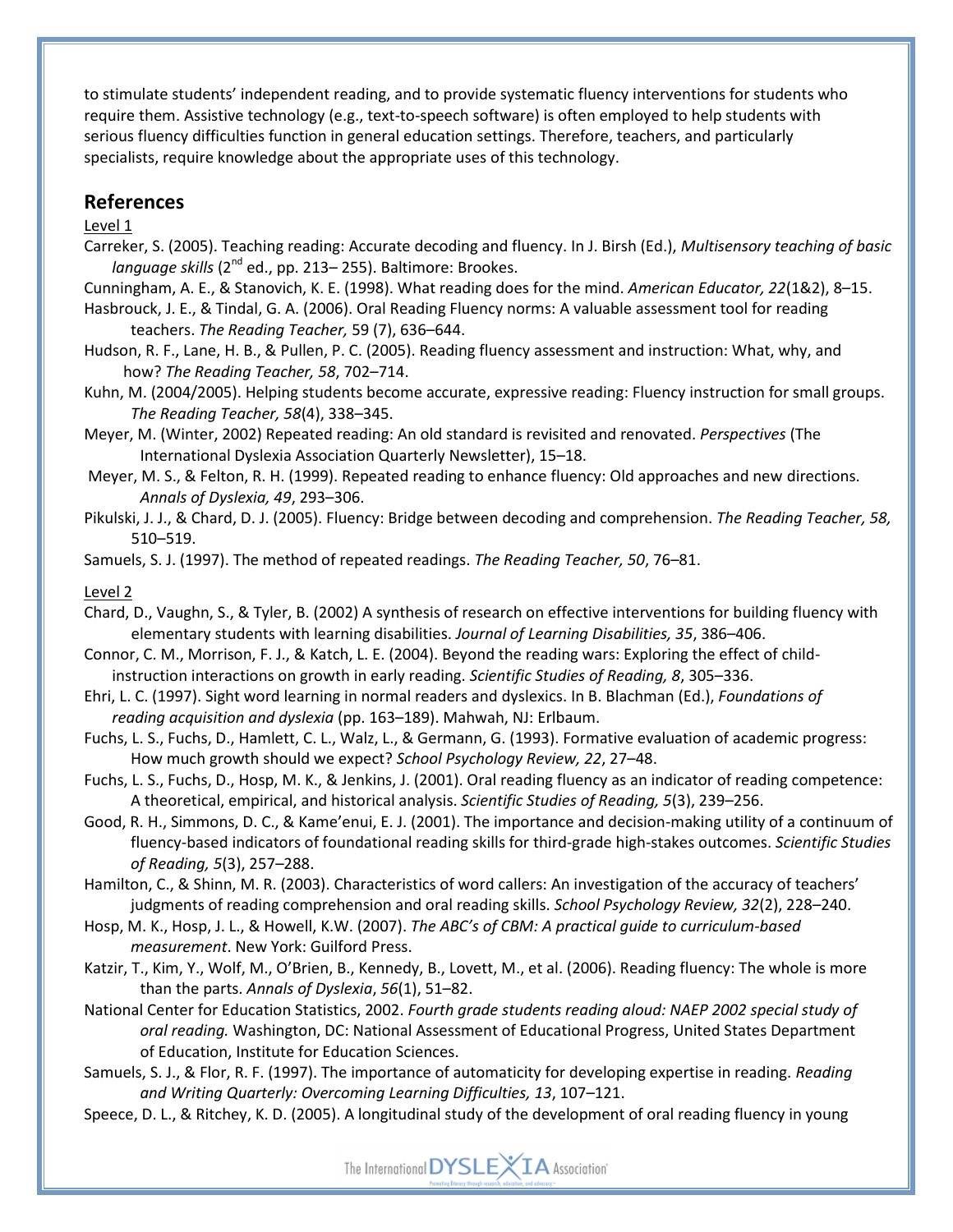children at risk for reading failure. *Journal of Learning Disabilities, 38*(5), 387–399. Stahl, S. A., & Heubach, K. (2005). Fluency-oriented reading instruction. *Journal of literacy research, 37*, 25–60. Therrien, W. J., Wickstrom, K., & Jones, K. (2006). Effect of a combined repeated reading and question generation intervention on reading achievement. *Learning Disabilities Research & Practice, 21*(2), 89–97. Torgesen, J., Alexander, A. W., Wagner, R., Rashotte, C. A., Voeller, K., Conway, T., et al. (2001). Intensive remedial instruction for children with severe reading disabilities: Immediate and long-term outcomes from two instructional approaches. *Journal of Learning Disabilities, 34*, 33–58.

The International DYSLEXIA Association<sup>®</sup>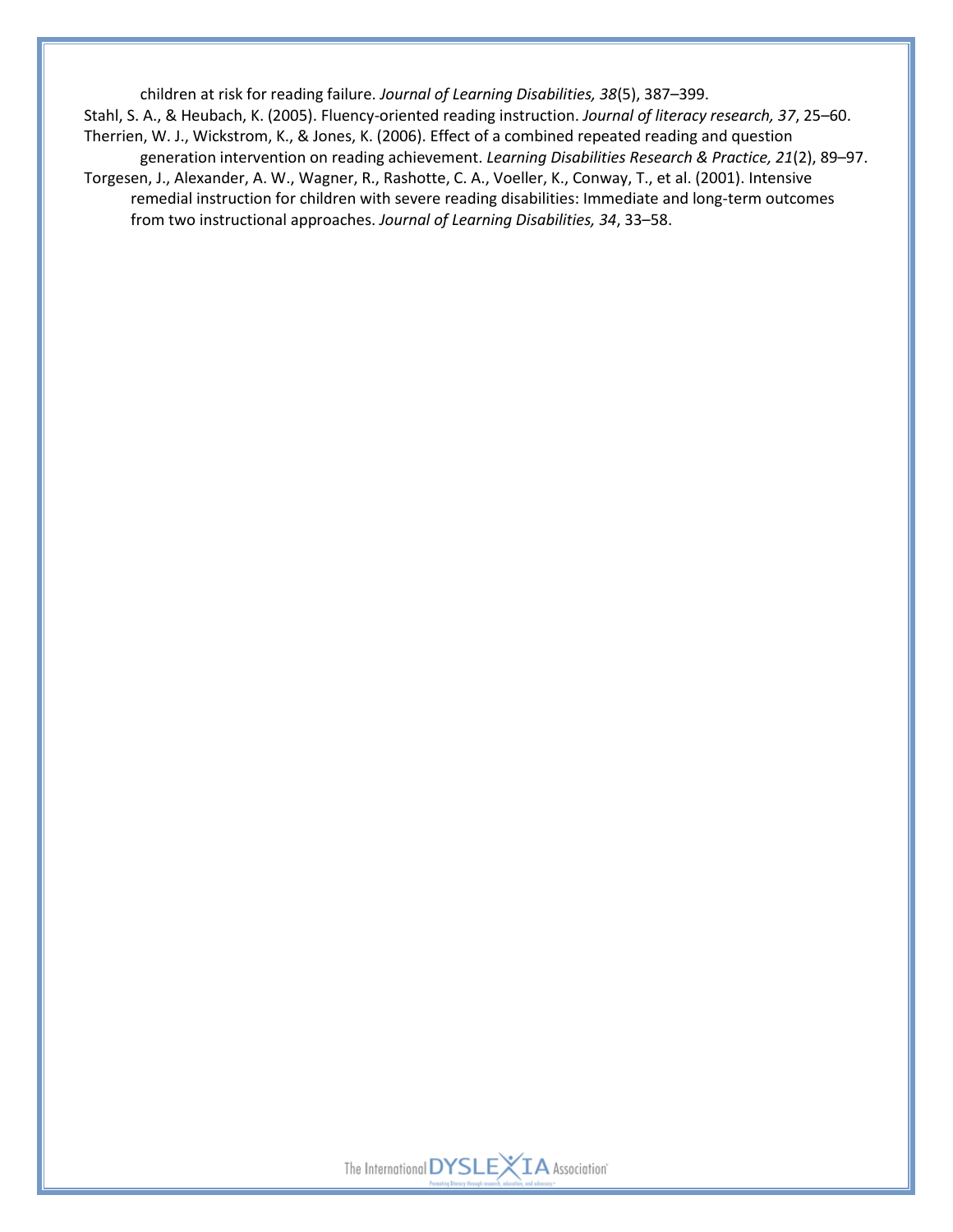## **E-4. Structured Language Teaching: Vocabulary**

|    | <b>Content Knowledge</b>                                                                                             |    | <b>Observable Competencies for Teaching Students with</b><br><b>Dyslexia and Related Difficulties</b>                                                                                                                    |
|----|----------------------------------------------------------------------------------------------------------------------|----|--------------------------------------------------------------------------------------------------------------------------------------------------------------------------------------------------------------------------|
| 1. | Understand the role of vocabulary development<br>and vocabulary knowledge in comprehension.                          | 1. | Teach word meanings directly using contextual<br>examples, structural (morpheme) analysis,<br>antonyms and synonyms, definitions,<br>connotations, multiple meanings, and semantic<br>feature analysis (Levels 1 and 2). |
| 2. | Understand the role and characteristics of direct<br>and indirect (contextual) methods of vocabulary<br>instruction. | 2. | Lesson planning reflects:<br>A. Selection of material for read-alouds and<br>independent reading that will expand<br>students' vocabulary.                                                                               |
| 3. | Know varied techniques for vocabulary instruction<br>before, during, and after reading.                              |    | Identification of words necessary for direct<br>В.<br>teaching that should be known before the<br>passage is read.                                                                                                       |
| 4. | Understand that word knowledge is multifaceted.                                                                      |    | Repeated encounters with new words and<br>C.<br>multiple opportunities to use new words                                                                                                                                  |
| 5. | Understand the sources of wide differences in<br>students' vocabularies.                                             |    | orally and in writing.<br>D. Recurring practice and opportunities to use                                                                                                                                                 |
|    |                                                                                                                      |    | new words in writing and speaking.                                                                                                                                                                                       |

## **Explanatory Notes**

Vocabulary, or knowledge of word meanings, plays a key role in reading comprehension. Knowledge of words is multifaceted, ranging from partial recognition of the meaning of a word to deep knowledge and the ability to use the word effectively in speech or writing. Research supports both explicit, systematic teaching of word meanings and indirect methods of instruction such as those involving inferring meanings of words from sentence context or from word parts (e.g., common roots and affixes). Teachers should know how to develop students' vocabulary knowledge through both direct and indirect methods. They also should understand the importance of wide exposure to words, both orally and through reading, in students' vocabulary development. For example, although oral vocabulary knowledge frequently is a strength for students with dyslexia, over time, low volume of reading may tend to reduce these students' exposure to rich vocabulary relative to their typical peers; explicit teaching of word meanings and encouragement of wide independent reading in appropriate texts are two ways to help increase this exposure.

## **References**

Level 1

Diamond, L., & Gutlohn, L. (2006). *Vocabulary handbook*. Berkeley, CA: Consortium on Reading Excellence. Ebbers, S. (2006). *Vocabulary through morphemes*. Longmont, CO: Sopris West.

Beck, I. L., McKeown, M. G., & Kucan, L. (2002). *Bringing words to life: Robust vocabulary instruction.* New York: Guilford Press.

Biemiller, A. (1999). Language and reading success. In J. Chall (Ed.), *From reading research to practice, A series for teachers.* Cambridge, MA: Brookline Books.

Biemiller, A. (2005). Size and sequence in vocabulary development: Implications for choosing words for primary grade instruction. In E. H. Hiebert and M. L. Kamil (Eds.), *Teaching and learning vocabulary: Bringing research to practic*e. Mahwah, NJ: Erlbaum.

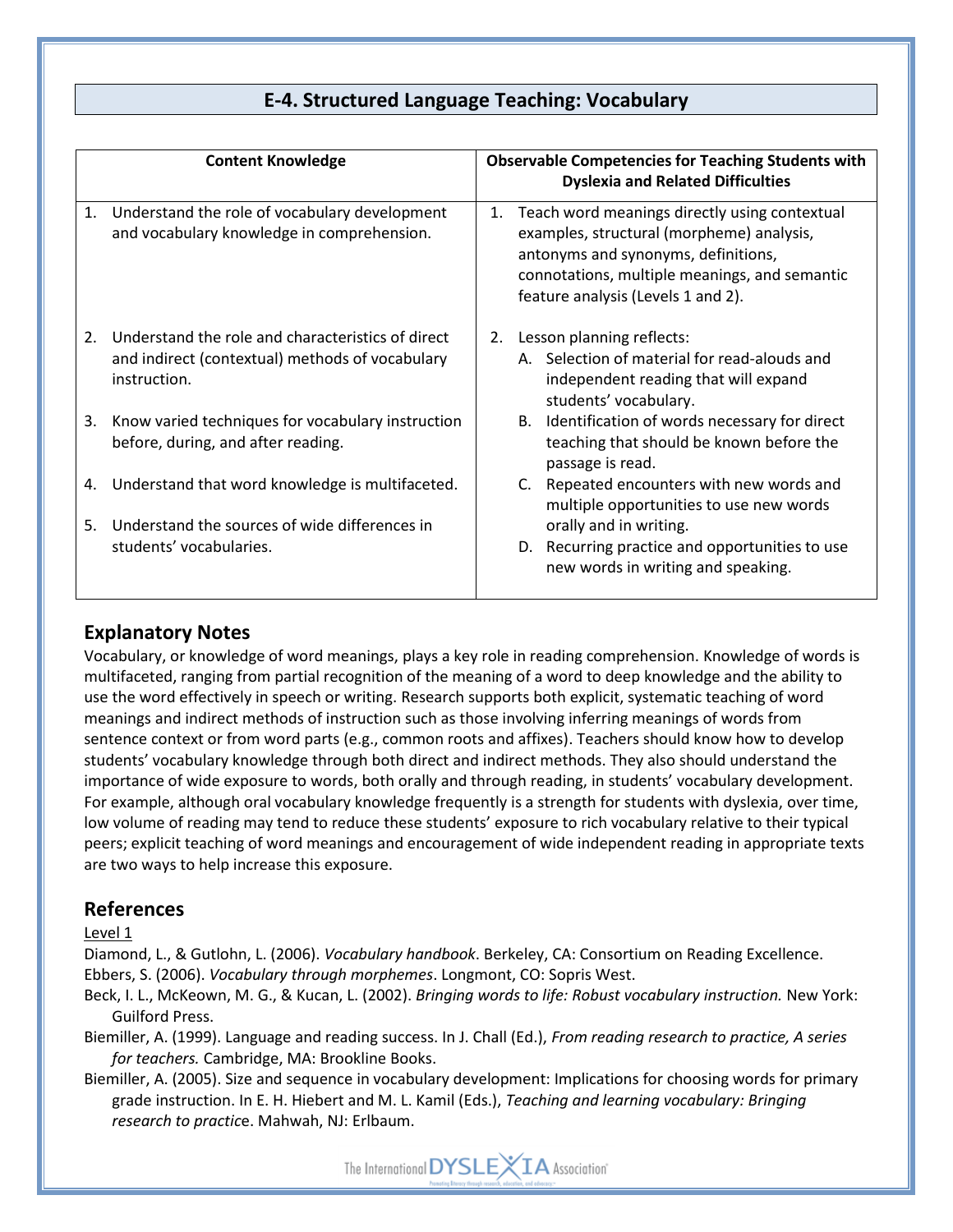Hirsch, E. D. (2006). *The knowledge deficit: Closing the shocking education gap for American children.* Boston: Houghton Mifflin.

Level 2

- Carlisle, J., & Rice, M. S. (2003). *Reading comprehension: Research-based principles and practices.* Baltimore: York Press.
- Dickinson, D. K., & Smith, M. W. (1994). Long-term effects of preschool teachers' book readings on low-income children's vocabulary and story comprehension. *Reading Research Quarterly, 29*, 104–123.
- Graves, M. (2006). *The Vocabulary book: Learning and instruction*. New York: Teachers College Press, Columbia University.

Hirsch, E. D. (2001). Overcoming the language gap. *American Educator, 25*(2), 4, 6–7.

- Kamil, M. (2004). Vocabulary and comprehension instruction: Summary and implications of the National Reading Panel findings. In P. McCardle and V. Chhabra (Eds.), *The voice of evidence in reading research* (pp. 213– 234).
- Metsala, J. L. (1999) Young children's phonological awareness and nonword repetition as a function of vocabulary development. *Journal of Educational Psychology, 91*, 3–19.
- Paynter, D. E., Bodrova, E., & Doty, J. K. (2005). *For the love of words: Vocabulary instruction that works, Grades K–6*. San Francisco: Jossey-Bass.
- Simpson, J. A. (Ed.). (1989). *The Oxford English Dictionary* (2<sup>nd</sup> Edition, Vol. VII). Oxford: Oxford University Press. Stahl, S. A., & Nagy, W. E. (2006) *Teaching word meanings*. Mahwah, NJ: Erlbaum.
- Tannenbaum, K. R., Torgesen, J. T., & Wagner, R. K. (2006). Relationships between word knowledge and reading comprehension in 3rd grade children. *Scientific Studies of Reading, 10*, 381–398.

The International DYSLEXIA Association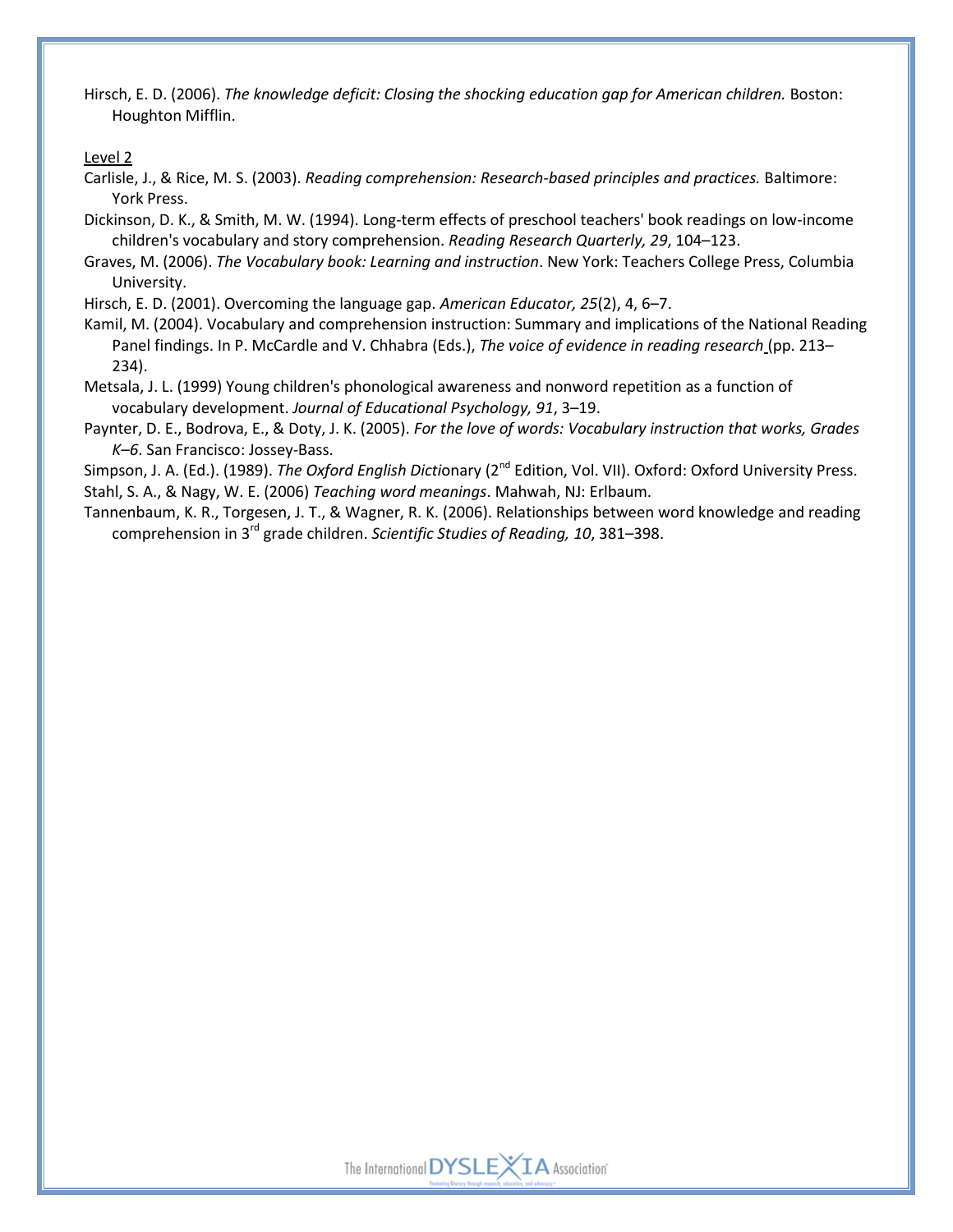|  |  |  |  | E-5. Structured Language Teaching: Text Comprehension |
|--|--|--|--|-------------------------------------------------------|
|--|--|--|--|-------------------------------------------------------|

|    | <b>Content Knowledge</b>                                                                                                                                                                                                                                        |    | <b>Observable Competencies for Teaching Students with</b><br><b>Dyslexia and Related Difficulties</b>                                                                                                                                                                                                                                                                                   |
|----|-----------------------------------------------------------------------------------------------------------------------------------------------------------------------------------------------------------------------------------------------------------------|----|-----------------------------------------------------------------------------------------------------------------------------------------------------------------------------------------------------------------------------------------------------------------------------------------------------------------------------------------------------------------------------------------|
| 1. | Be familiar with teaching strategies that are<br>appropriate before, during, and after reading and<br>that promote reflective reading.                                                                                                                          |    | State purpose for reading, elicit or provide<br>1. a.<br>background knowledge, and explore key<br>vocabulary (Level 1).<br>b. Query during text reading to foster attention<br>to detail, inference-making, and mental model<br>construction (Level 1).<br>Use graphic organizers, note-taking strategies,<br>C.<br>retelling and summarizing, and cross-text<br>comparisons (Level 1). |
|    | 2. Contrast the characteristics of major text genres,<br>including narration, exposition, and<br>argumentation.                                                                                                                                                 | 2. | Lesson plans reflect a range of genres, with<br>emphasis on narrative and expository texts (Level<br>$1$ ).                                                                                                                                                                                                                                                                             |
|    | 3. Understand the similarities and differences<br>between written composition and text<br>comprehension, and the usefulness of writing in<br>building comprehension.                                                                                            | 3. | Model, practice, and share written responses to<br>text; foster explicit connections between new<br>learning and what was already known (Level 1).                                                                                                                                                                                                                                      |
|    | 4. Identify in any text the phrases, clauses,<br>sentences, paragraphs and "academic language"<br>that could be a source of miscomprehension.                                                                                                                   |    | 4. Anticipate confusions and teach comprehension of<br>figurative language, complex sentence forms,<br>cohesive devices, and unfamiliar features of text<br>(Level 2).                                                                                                                                                                                                                  |
|    | 5. Understand levels of comprehension including<br>the surface code, text base, and mental model<br>(situation model).                                                                                                                                          | 5. | Plan lessons to foster comprehension of the<br>surface code (the language), the text base (the<br>underlying ideas), and a mental model (the larger<br>context for the ideas) (Level 2).                                                                                                                                                                                                |
|    | 6. Understand factors that contribute to deep<br>comprehension, including background<br>knowledge, vocabulary, verbal reasoning ability,<br>knowledge of literary structures and conventions,<br>and use of skills and strategies for close reading<br>of text. | 6. | Adjust the emphasis of lessons to accommodate<br>learners' strengths and weaknesses and pace of<br>learning (Level 2).                                                                                                                                                                                                                                                                  |

Good reading comprehension is the ultimate goal of reading instruction. Reading comprehension depends not only upon the component abilities discussed in previous sections, but also upon other factors, such as background knowledge and knowledge of text structure. In order to plan effective instruction and intervention in reading comprehension, teachers must understand the array of abilities that contribute to reading comprehension and use assessments to help pinpoint students' weaknesses. For instance, a typical student with dyslexia, whose reading comprehension problems are associated mainly with poor decoding and dysfluent reading, will need different emphases in intervention than will a poor comprehender whose problems revolve

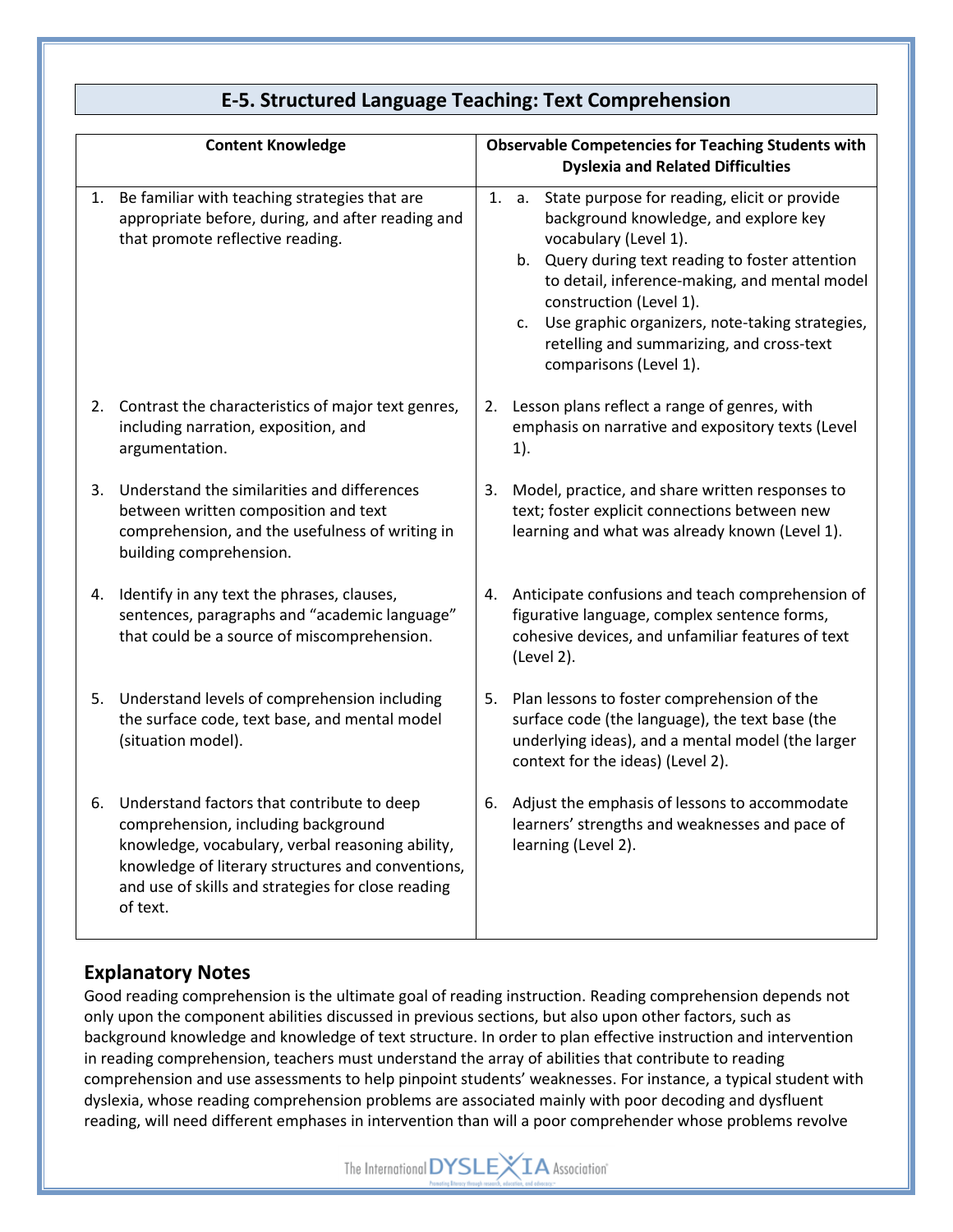around broad weaknesses in vocabulary and oral comprehension. In addition, teachers must be able to model and teach research-based comprehension strategies, such as summarization and the use of graphic organizers, as well as use methods that promote reflective reading and engagement. Oral comprehension and reading comprehension have a reciprocal relationship; good oral comprehension facilitates reading comprehension, but wide reading also contributes to the development of oral comprehension, especially in older students. Teachers should understand the relationships among oral language, reading comprehension, and written expression, and they should be able to use appropriate writing activities to build students' comprehension.

#### **References**

#### Level 1

- Beck, I. L., & McKeown, M. G. (2006). *Improving comprehension with questioning the author: A fresh and expanded view of a powerful approach*. New York: Scholastic.
- Beck, I., McKeown, M., Hamilton, R., & Kucan, L. (1998). Getting at the meaning. *American Educator, 22*, 66–85.

Caccamise, D., & Snyder, L. (Eds.). (2009). Reading comprehension: Issues and instructional applications*. Perspectives on Language and Literacy*, *35*(2).

Cunningham, A. E., & Stanovich, K. E. (1998). What reading does for the mind. *American Educator*, *22*, 8–15.

- Rosenshine, B., & Meister, C. (1994). Reciprocal teaching: A review of the research. *Review of Educational Research, 64*, 479–530.
- Willingham, D. T. (2006). How knowledge helps: It speeds and strengthens reading comprehension, learning, and thinking. *American Educator*, *30*(1), 30–37.
- Willingham, D. T. (2006-07). The usefulness of brief instruction in reading comprehension strategies. *American Educator*, *30*(4), 39–45.

#### Level 2

- Barnes, M. A., Johnston, A. M., & Dennis, M. (2007). Comprehension in a neurodevelopmental disorder, Spina Bifida Myelomeningocele. In K. Cain & J. V. Oakhill (Eds.), *Children's comprehension problems in oral and written language: A cognitive perspective* (pp. 193–217). New York: Guilford Press.
- Cain, K., & Oakhill, J. V. (2007). Reading comprehension difficulties: Correlates, causes, and consequences. In K. Cain & J. V. Oakhill (Eds.), *Children's comprehension problems in oral and written language: A cognitive perspective* (pp. 81–103) New York: Guilford Press.
- Carlisle, J. R., & Rice, M. S. (2002). *Improving reading comprehension: Research-based principles and practices*. Baltimore: York Press.
- Catts, H. W., Fey, M. E., Zhang, X., & Tomblin, J. A. (1999). Language basis of reading and language disabilities: Evidence from a longitudinal investigation. *Scientific Studies of Reading, 3*, 331–361.

Fuchs, D., Fuchs, L. S., Mathes, P. B., & Simmons, D. C. (1997). Peer-assisted learning strategies: Making classrooms more responsive to diversity. *American Educational Research Journal, 34*, 174–206.

Gattardo, A., Stanovich, K., & Siegel, L. (1996). The relationships between phonological sensitivity, syntactic processing, and verbal working memory in the reading performance of third-grade children. *Journal of Experimental Child Psychology, 63*, 563–582.

Gersten, R., Fuchs, L. S., Williams, J. P., & Baker, S. (2001). Teaching reading comprehension strategies to students with learning disabilities: A review of research. *Review of Educational Research, 71*, 279–320.

Graesser, A. C. (2008). An introduction to strategic reading comprehension. In D. S. McNamara (Ed.), *Reading comprehension strategies: Theories, intervention and technologies* (pp. 3–26). New York: Erlbaum.

Hirsch, E. D. (2006). Building knowledge: The case for bringing content into the language arts block and for a knowledge-rich curriculum core for all children. *American Educator*, *30*(1), 8–21, 28–29, 50–51.

Kamil, M. (2004). Vocabulary and comprehension instruction: Summary and implications of the National Reading Panel findings. In P. McCardle & V. Chhabra (Eds.), *The voice of evidence in reading research* (pp. 213–234). Baltimore: Brookes.

Kintsch, E. (2005). Comprehension theory as a guide for the design of thoughtful questions. *Topics in language disorders, 25*(1), pp. 51–64.

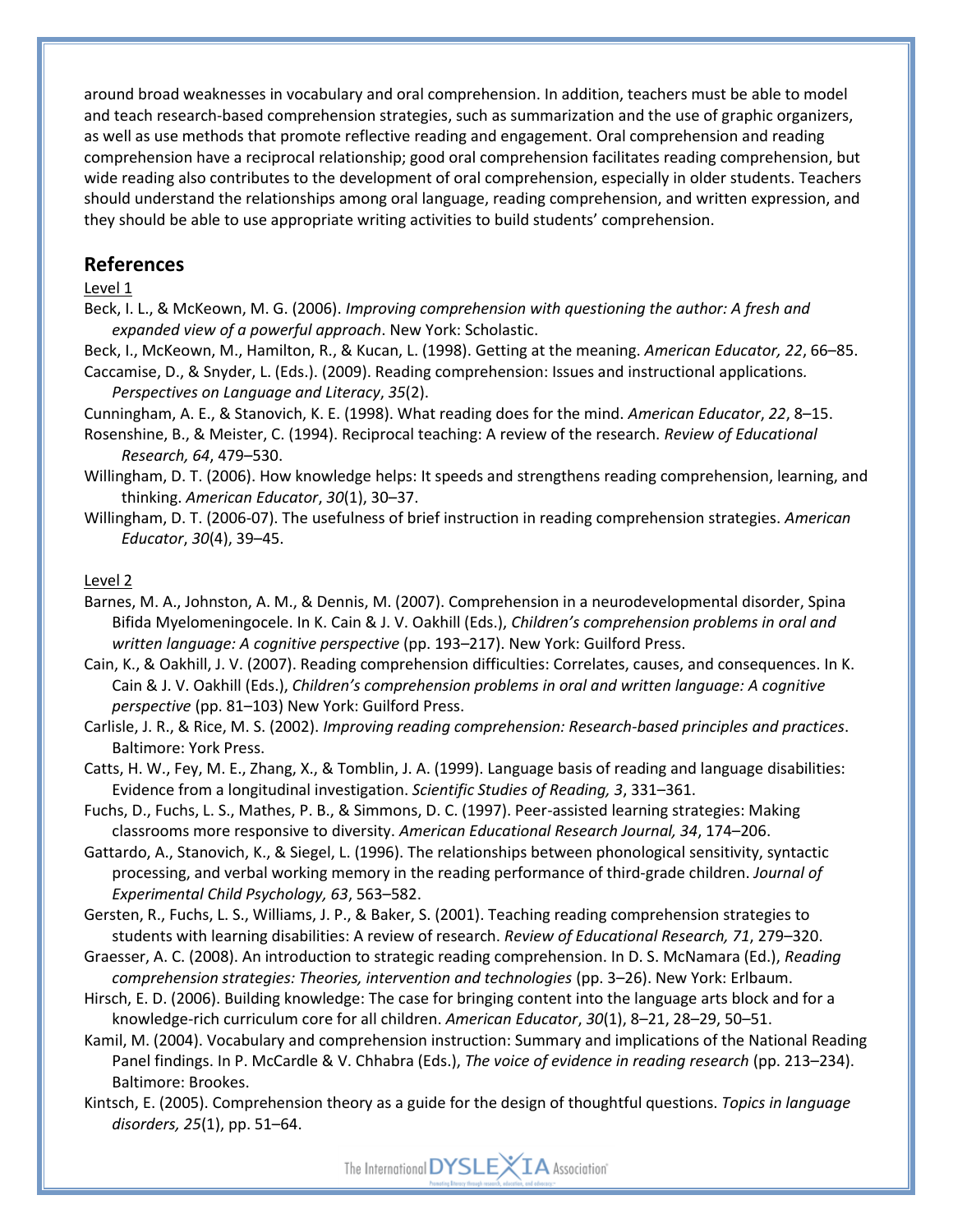- Pressley, M. (2000). What should comprehension instruction be the instruction of? In M. Kamil, P. B. Mosenthal, P. D. Pearson, & R. Barr (Eds.), *Handbook of Reading Research* (Vol. 3). Mahwah, NJ: Erlbaum.
- RAND Reading Study Group. (2002). Reading for understanding: Toward a research and development program in reading comprehension. Santa Monica, CA: RAND Corporation. [\(http://www.rand.org.multi/achievementforall/reading/readreport.html.](http://www.rand.org.multi/achievementforall/reading/readreport.html))
- Scarborough, H. (2001). Connecting early language and literacy to later reading (dis)abilities: Evidence, theory, and practice. In S. B. Neuman & D. K. Dickinson (Eds.), *Handbook of Early Literacy Research* (pp. 97–110). New York: Guilford Press.
- Scott, C. (2004). Syntactic contributions to literacy development. In C. Stone, E. Stillman, B. Ehren, & K. Apel (Eds.). *Handbook of Language & Literacy* (pp. 340–362). New York: Guilford Press.
- Shankweiler, D., Lundquist, E., Katz, L., Stuebing, K. K., Fletcher, J. M., Brady, S., et al. (1999). Comprehension and decoding: Patterns of association in children with reading difficulties. *Scientific Studies of Reading, 31*, 24–35, 69–94.
- Stahl, K.A.D. (2004). Proof, practice, and promise: Comprehension strategy instruction in the primary grades. *The Reading Teacher, 57*, 598–609.

Sweet, A. P., & Snow, C. E. (2003). *Rethinking reading comprehension*. New York: Guilford Press.

- Vaughn, S., & Klingner, J. K. (1999). Teaching reading comprehension through collaborative strategic reading. *Intervention in School and Clinic, 34*, 284–292.
- Westby, C. (2004). A language perspective on executive functioning, metacognition, and self-regulation in reading. In C. A. Stone, E. R. Silliman, B. J. Ehren, & K. Apel (Eds.), *Handbook of language and literacy: Development and disorders* (pp. 398–427). New York: Guilford Press.
- Williams, J. P. (2006). Stories, studies, and suggestions about reading. *Scientific studies of reading, 10*(2), 121– 142.

The International DYSLEXIA Association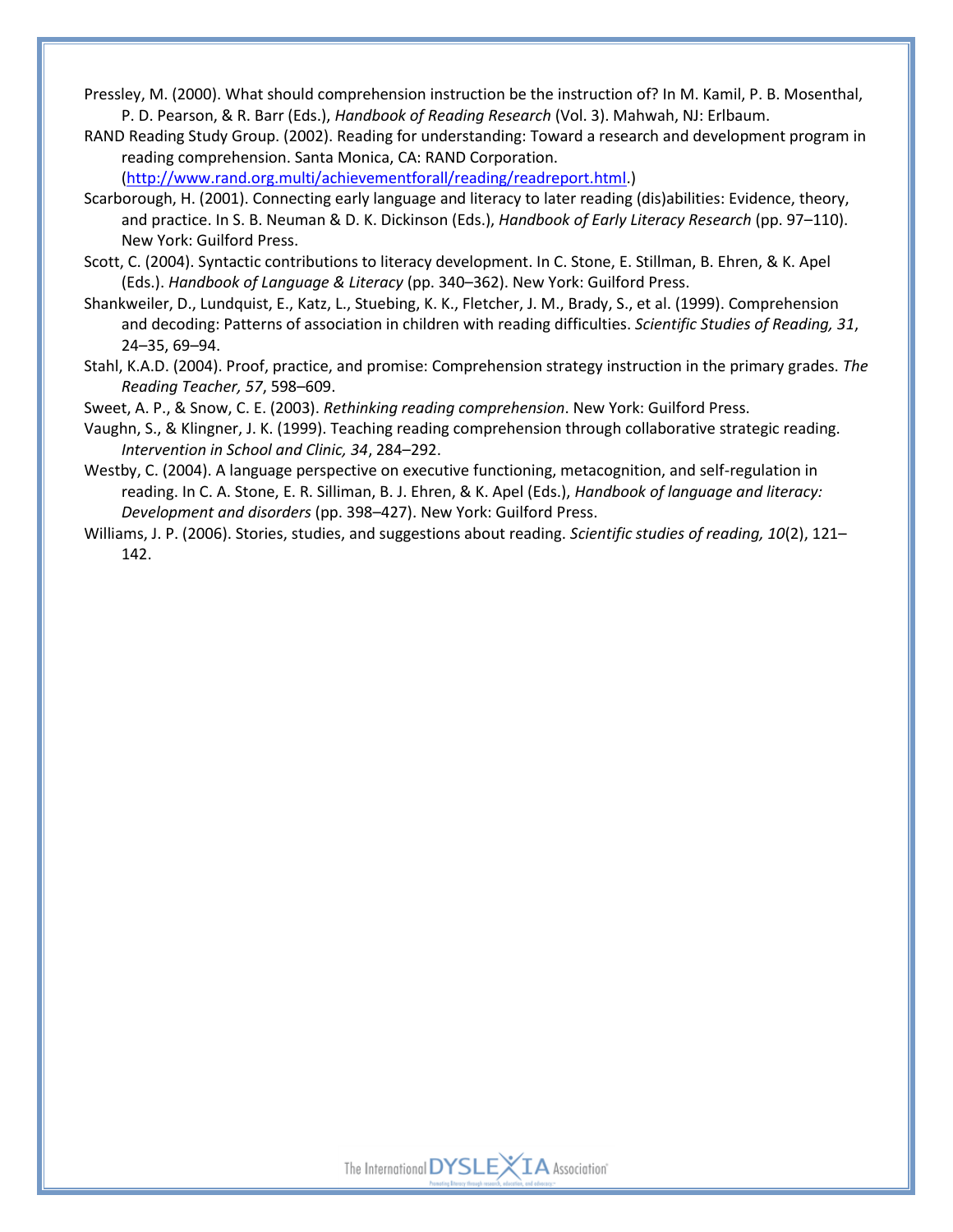## **E-6. Structured Language Teaching: Handwriting, Spelling, and Written Expression**

| <b>Content Knowledge</b>                                                                                                                                                                                  |                                                                                                                                                                                      | <b>Observable Competencies for Teaching Students with</b><br><b>Dyslexia and Related Difficulties</b>                                                                                                                                                                                                                                                                                                                                                                                               |  |
|-----------------------------------------------------------------------------------------------------------------------------------------------------------------------------------------------------------|--------------------------------------------------------------------------------------------------------------------------------------------------------------------------------------|-----------------------------------------------------------------------------------------------------------------------------------------------------------------------------------------------------------------------------------------------------------------------------------------------------------------------------------------------------------------------------------------------------------------------------------------------------------------------------------------------------|--|
| Handwriting<br>1. Know research-based principles for teaching letter                                                                                                                                      |                                                                                                                                                                                      | Handwriting<br>1. Use multisensory techniques to teach letter                                                                                                                                                                                                                                                                                                                                                                                                                                       |  |
|                                                                                                                                                                                                           | naming and letter formation, both manuscript and<br>cursive.                                                                                                                         | naming and letter formation in manuscript and<br>cursive forms (Level 1).                                                                                                                                                                                                                                                                                                                                                                                                                           |  |
| 2.                                                                                                                                                                                                        | Know techniques for teaching handwriting fluency.                                                                                                                                    | Implement strategies to build fluency in letter<br>2.<br>formation, and copying and transcription of<br>written language (Level 1).                                                                                                                                                                                                                                                                                                                                                                 |  |
| Spelling                                                                                                                                                                                                  |                                                                                                                                                                                      | Spelling                                                                                                                                                                                                                                                                                                                                                                                                                                                                                            |  |
| 1.                                                                                                                                                                                                        | Recognize and explain the relationship between<br>transcription skills and written expression.                                                                                       | Explicitly and effectively teach (e.g., information<br>1.<br>taught is correct, students are attentive, teacher<br>checks for understanding, teacher scaffolds<br>students' learning) concepts related to spelling<br>(e.g., a rule for adding suffixes to base words)<br>(Level 1).                                                                                                                                                                                                                |  |
| 2.                                                                                                                                                                                                        | Identify students' levels of spelling development<br>and orthographic knowledge.                                                                                                     | Select materials and/or create lessons that address<br>2.<br>students' skill levels (Level 1).                                                                                                                                                                                                                                                                                                                                                                                                      |  |
| 3.                                                                                                                                                                                                        | Recognize and explain the influences of<br>phonological, orthographic, and morphemic<br>knowledge on spelling.                                                                       | Analyze a student's spelling errors to determine<br>3.<br>his or her instructional needs (e.g., development<br>of phonological skills versus learning spelling rules<br>versus application of orthographic or morphemic<br>knowledge in spelling) (Level 2).                                                                                                                                                                                                                                        |  |
| <b>Written Expression</b><br>Understand the major components and processes<br>1.<br>of written expression and how they interact (e.g.,<br>basic writing/ transcription skills versus text<br>generation). |                                                                                                                                                                                      | <b>Written Expression</b><br>Integrate basic skill instruction with composition in<br>1.<br>writing lessons.                                                                                                                                                                                                                                                                                                                                                                                        |  |
| 2.                                                                                                                                                                                                        | Know grade and developmental expectations for<br>students' writing in the following areas: mechanics<br>and conventions of writing, composition, revision,<br>and editing processes. | a. Select and design activities to teach important<br>2.<br>components of writing, including mechanics/<br>conventions of writing, composition, and<br>revision and editing processes.<br>b. Analyze students' writing to determine specific<br>instructional needs.<br>c. Provide specific, constructive feedback to<br>students targeted to students' most critical<br>needs in writing.<br>d. Teach research-based writing strategies such as<br>those for planning, revising, and editing text. |  |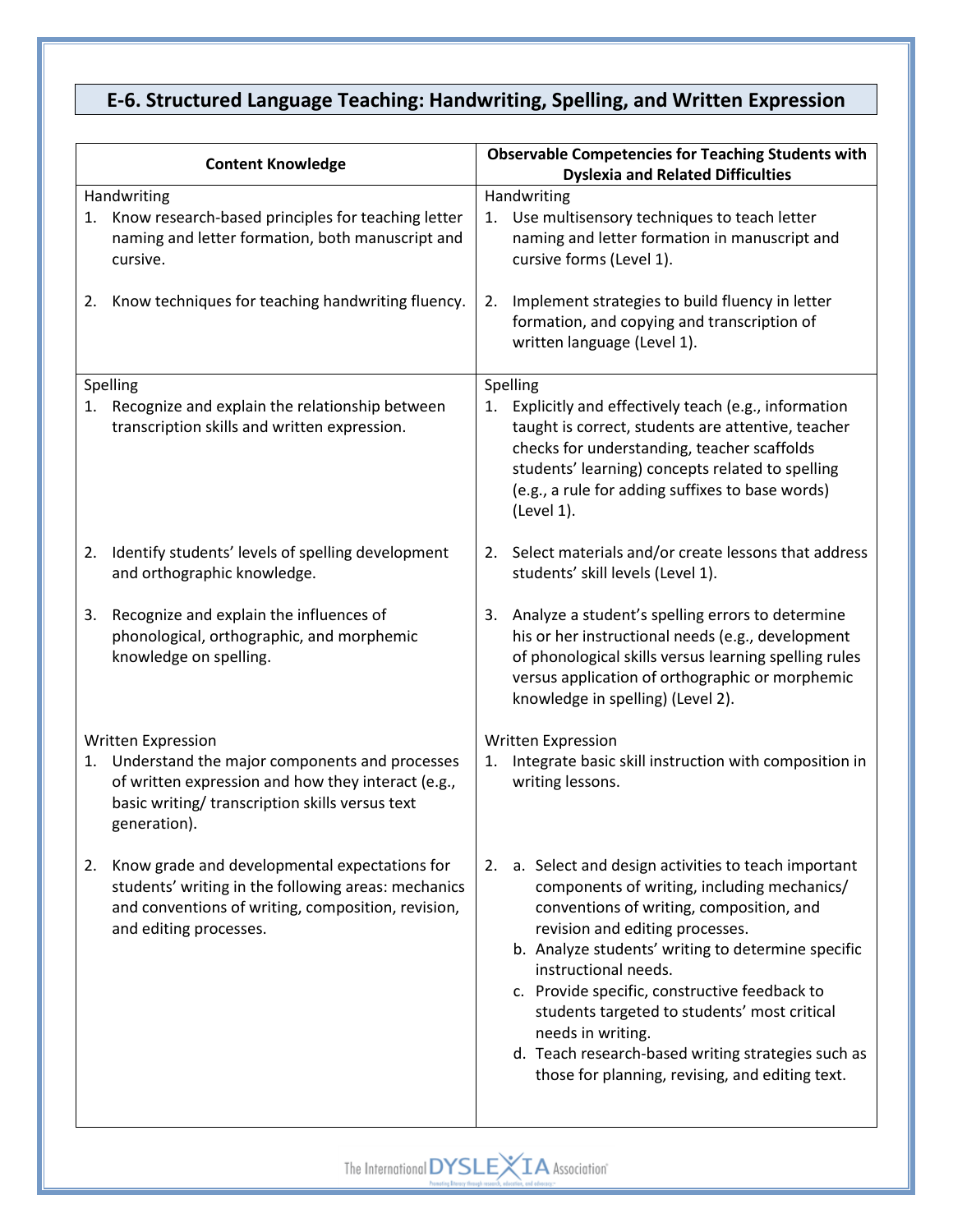3. Understand appropriate uses of assistive technology in written expression. e. Teach writing (discourse) knowledge, such as the importance of writing for the intended audience, use of formal versus informal language, and various schemas for writing (e.g., reports versus narratives versus arguments). 3. Make appropriate written recommendations for the use of assistive technology in writing.

## **Explanatory Notes**

Just as teachers need to understand the component abilities that contribute to reading comprehension, they also need a componential view of written expression. Important component abilities in writing include basic writing (transcription) skills such as handwriting, keyboarding, spelling, capitalization, punctuation, and grammatical sentence structure; text generation (composition) processes that involve translating ideas into language, such as appropriate word choice, writing clear sentences, and developing an idea across multiple sentences and paragraphs; and planning, revision and editing processes. Effective instruction and intervention in written expression depend on pinpointing an individual student's specific weaknesses in these different component areas of writing, as well as on teachers' abilities to provide explicit, systematic teaching in each area. Teachers must also be able to teach research-based strategies in written expression, such as those involving strategies for planning and revising compositions, and they should understand the utility of multisensory methods in both handwriting and spelling instruction. Assistive technology can be especially helpful for students with writing difficulties. Teachers should recognize the appropriate uses of technology in writing (e.g., spellcheckers can be valuable but do not replace spelling instruction and have limited utility for students whose misspellings are not recognizable). Specialists should have even greater levels of knowledge about technology.

#### **References**

#### Level 1

Berninger, V., & Wolf, B. (2009) *Teaching students with dyslexia and dysgraphia*. Baltimore: Brookes.

- Graham, S., McArthur, C.A., & Fitzgerald, J. (Eds.). (2007). *Best practices in writing instruction*. New York: Guilford Press.
- Joshi, M., Treiman, R., Carreker, S., & Moats, L. C. (2008/2009) How words cast their spell: Spelling is an integral part of learning the language, not a matter of memorization. *American Educator, 32*(4), 6–16, 42–43.
- Moats, L. C. (Winter 2005/06). How spelling supports reading: And why it is more regular and predictable than you think. *American Educator, 12–22*, 42–43.

#### Level 2

- Berninger, V. W., Abbott, R. D., Jones, J., Gould, L., Anderson-Youngstrom, M., Shimada, S., et al. (2006). Early development of language by hand: Composing, reading, listening, and speaking connections; three letterwriting modes; and fast mapping in spelling. *Developmental Neuropsychology, 29*, 61–92.
- Berninger, V. W., & Amtmann, D. (2003). Preventing written expression disabilities through early and continuing assessment and intervention for handwriting and/or spelling problems: Research into practice. In H. L. Swanson, K. R. Harris, & S. Graham (Eds.), *Handbook of Learning Disabilities* (pp. 345–363). New York: Guilford Press.
- Cassar, M., Treiman, R., Moats, L., Pollo, T. C., & Kessler, B. (2005). How do the spellings of children with dyslexia compare with those of nondyslexic children? *Reading and Writing, 18*, 27–49.
- Edwards, L. (2003). Writing instruction in kindergarten: Examining an emerging area of research for children with writing and reading difficulties. *Journal of Learning Disabilities, 36*, 136.

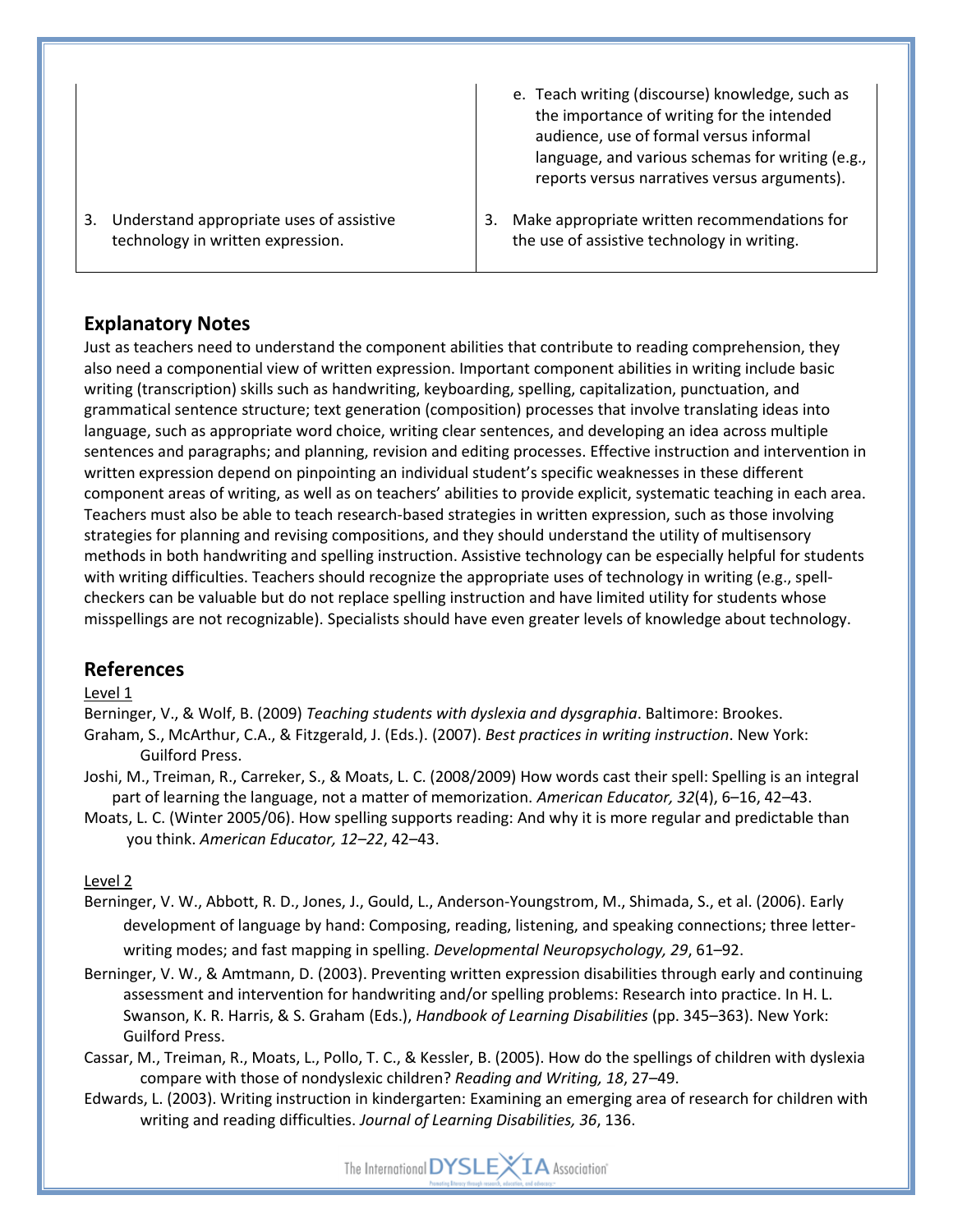Englert, C. S., Wu, X., & Zhao, Y. (2005). Cognitive tools for writing: Scaffolding the performance of students through technology. *Learning Disabilities Research & Practice, 20*, 184–198.

Gersten, R., & Baker, S. (2001). Teaching expressive writing to students with learning disabilities: A metaanalysis. *Elementary School Journal, 101*, 251–272.

Graham, S., & Perin, D. (2007). *Writing next: Effective strategies to improve writing of adolescents in middle and high schools – A report to Carnegie Corporation of New York.* Washington, DC: Alliance for Excellent Education.

Troia, G. (Ed.). (2009) *Instruction and assessment for struggling writers: Evidence-based practices.* New York: Guilford Press.

The International DYSLEXIA Association<sup>®</sup>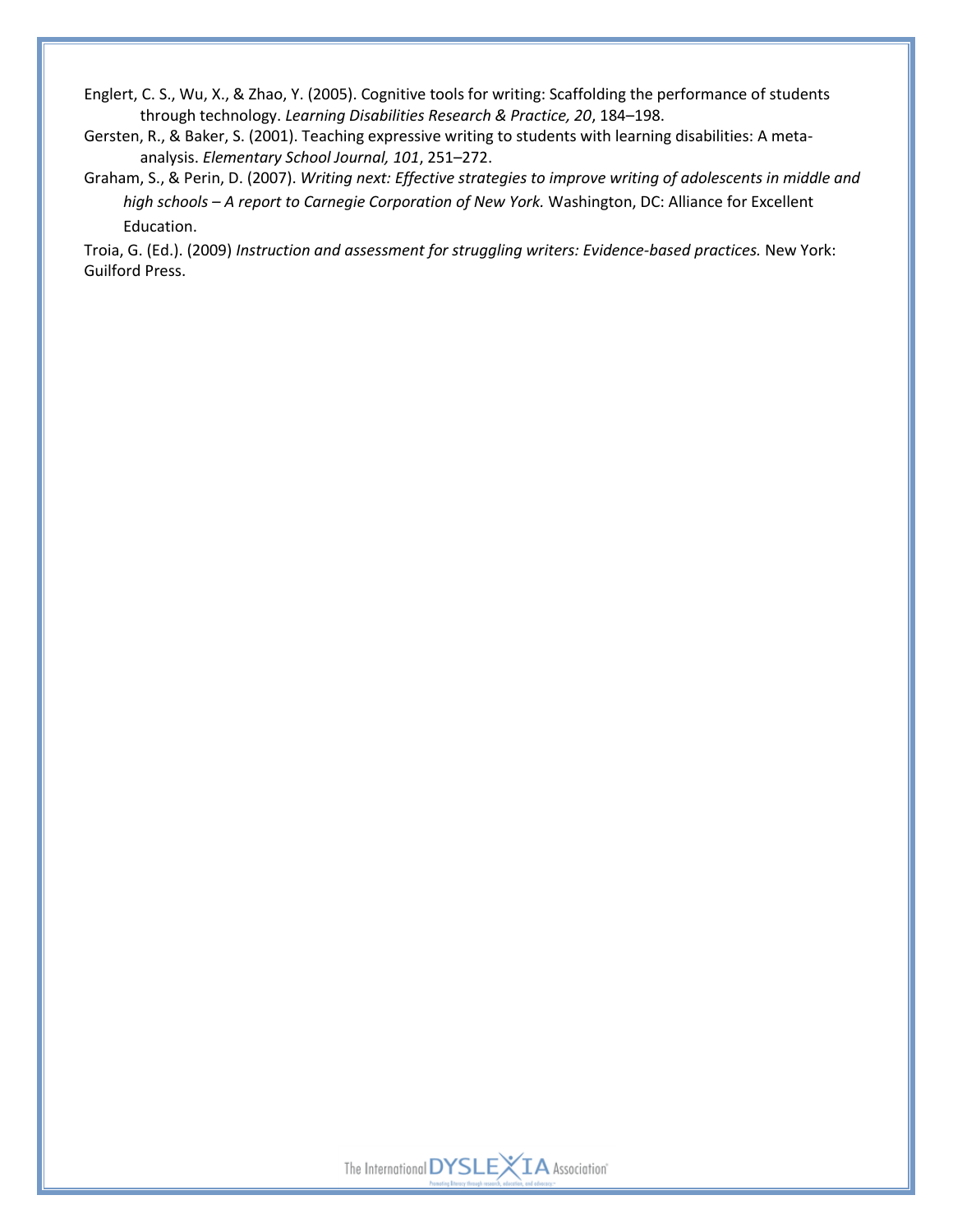## **F. Follow Ethical Standards for the Profession**

#### **Ethical Principles for Service Providers, Conference Exhibitors, and Advertisers**

These principles are to be used by employees, board members, and branch officers of the International Dyslexia Association (IDA) in deciding whether members, conference exhibitors, conference or workshop presenters, and/or advertisers in IDA publications are serving the best interest of the public. These principles are intended to safeguard and promote the well-being of individuals with dyslexia and related learning difficulties, to promote the dissemination of reliable and helpful information, and to ensure that standards of best practice are upheld by the organization and its activities.

Practitioners, publishers, presenters, exhibitors, advertisers, and any others who provide services to individuals with dyslexia and related difficulties:

- 1. strive to do no harm and to act in the best interests of those individuals;
- 2. maintain the public trust by providing accurate information about currently accepted and scientifically supported best practices in the field;
- 3. avoid misrepresentation of the efficacy of educational or other treatments or the proof for or against those treatments;
- 4. respect objectivity by reporting assessment and treatment results accurately, honestly, and truthfully;
- 5. avoid making unfounded claims of any kind regarding the training, experience, credentials, affiliations, and degrees of those providing services;
- 6. Festion the training requirements of established credentialing and accreditation organizations supported by IDA;
- 7. engage in fair competition;
- 8. avoid conflicts of interest when possible and acknowledge conflicts of interest when they occur;
- 9. support just treatment of individuals with dyslexia and related learning difficulties;
- 10. respect confidentiality of students or clients; and
- 11. respect the intellectual property of others.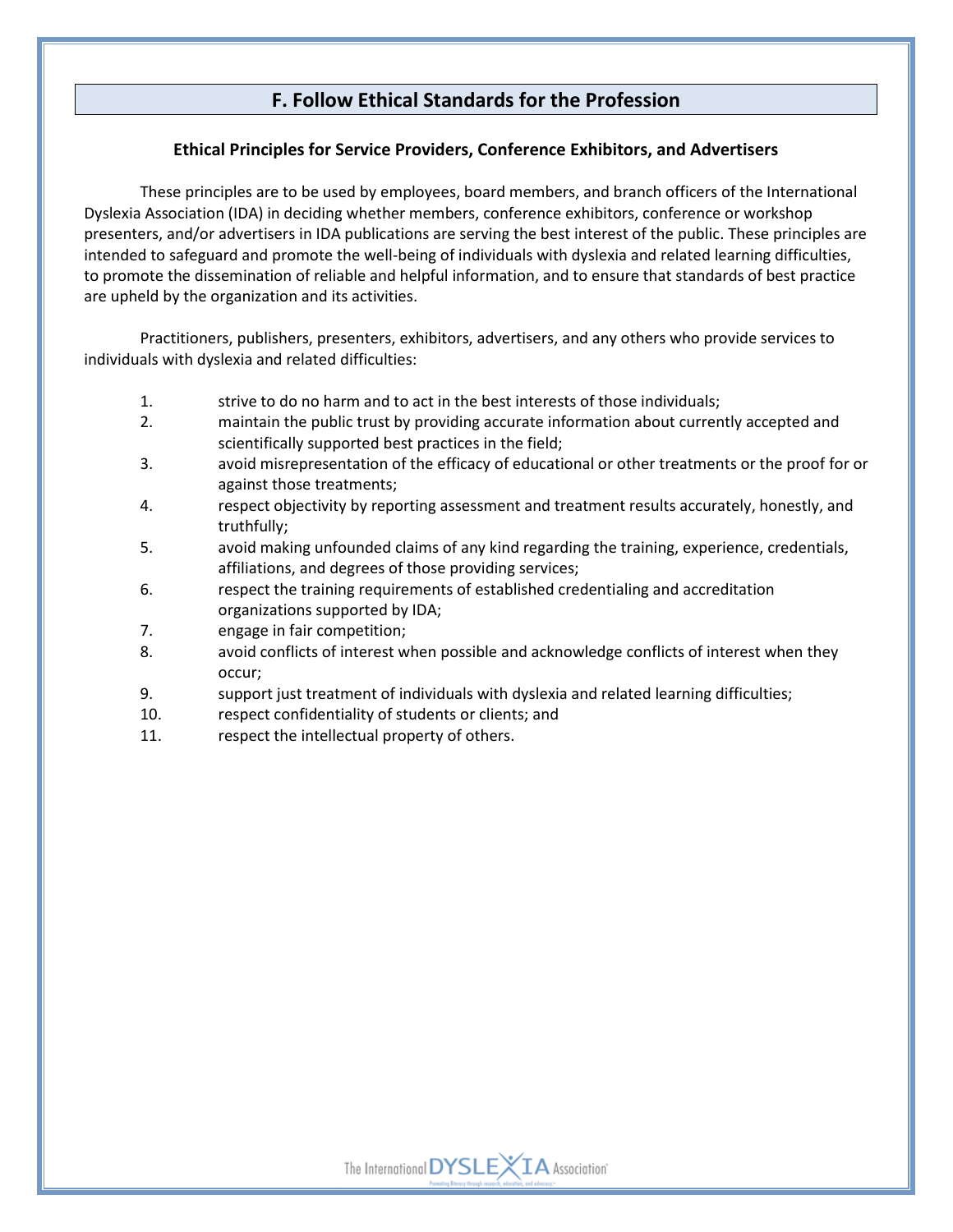## SECTION II: GUIDELINES PERTAINING TO SUPERVISED PRACTICE OF TEACHERS OF STUDENTS WITH DOCUMENTED READING DISABILITIES OR DYSLEXIA WHO WORK IN SCHOOL, CLINICAL, OR PRIVATE PRACTICE SETTINGS**<sup>1</sup>**

Training programs for individuals who are learning to work with challenging students often distinguish levels of expertise by the skills and experience of the individual and the amount of supervised practice required for certification. These levels are labeled differently by various programs and are distinguished here by the designation of "Level I" and "Level II."

- A. Level I individuals are practitioners with basic knowledge who:
	- 1. demonstrate proficiency to instruct individuals with a documented reading disability or dyslexia;
	- 2. implement an appropriate program with fidelity; and
	- 3. formulate and implement an appropriate lesson plan.
- B. Level II individuals are specialists with advanced knowledge who:
	- 1. may work in private practice settings, clinics, or schools;
	- 2. demonstrate proficiency in assessment and instruction of students with documented reading disabilities or dyslexia;
	- 3. implement and adapt research-based programs to meet the needs of individuals.

To attain Level I status, an individual must:

- pass an approved basic knowledge proficiency exam;
- complete a one-to-one practicum with a student or small group of one to three well-matched students who have a documented reading disability. A recognized, certified instructor\* provides consistent oversight and observations of instruction delivered to the same student(s) over time, and the practicum continues until expected proficiency is reached.\*\*
- demonstrate (over time) instructional proficiency in all Level 1 areas outlined on IDA Knowledge and Practice Standards, Section I that is responsive to student needs.
- Document significant student progress with formal and informal assessments as a result of the instruction.

To attain Level II status, an individual must:

 $\overline{a}$ 

- Pass an approved advanced knowledge proficiency exam
- Complete a 1:1 practicum with a student or small group of well-matched students (1–3) who have a documented reading disability. A recognized, certified instructor\* provides consistent oversight and observations of instruction delivered to the same student(s) over time, and the practicum continues until expected proficiency is reached.\*\*
- Demonstrate (over time) diagnostic instructional proficiency in all Level 1 and 2 areas outlined on IDA Standards document, Section I.
- Provide successful instruction to several individuals with dyslexia who demonstrate varying needs and document significant student progress with formal and informal assessments as a result of the instruction.
- Complete an approved educational assessment of a student with dyslexia and/or language-based reading disability, including student history and comprehensive recommendations.

<sup>1</sup> **(Tier 3 in an RTI system; students who may be eligible for special education or intensive intervention; students referred for clinical services because of learning difficulties; or students who qualify for dyslexia intervention services where available.)**